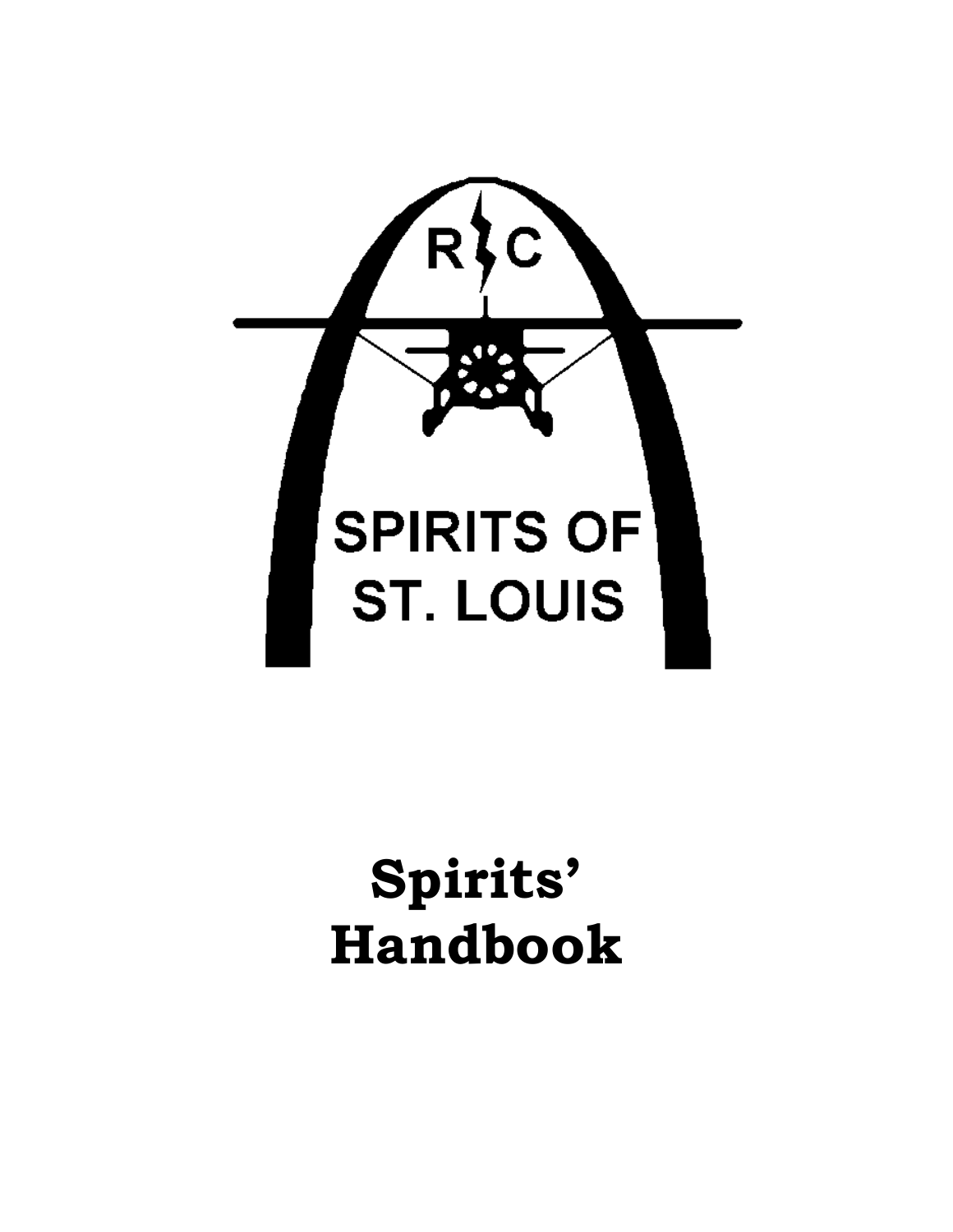## **Table of Contents**

| Officials, Appointees, Newsletter, & Corporation 6 |  |
|----------------------------------------------------|--|
|                                                    |  |
|                                                    |  |
|                                                    |  |
|                                                    |  |

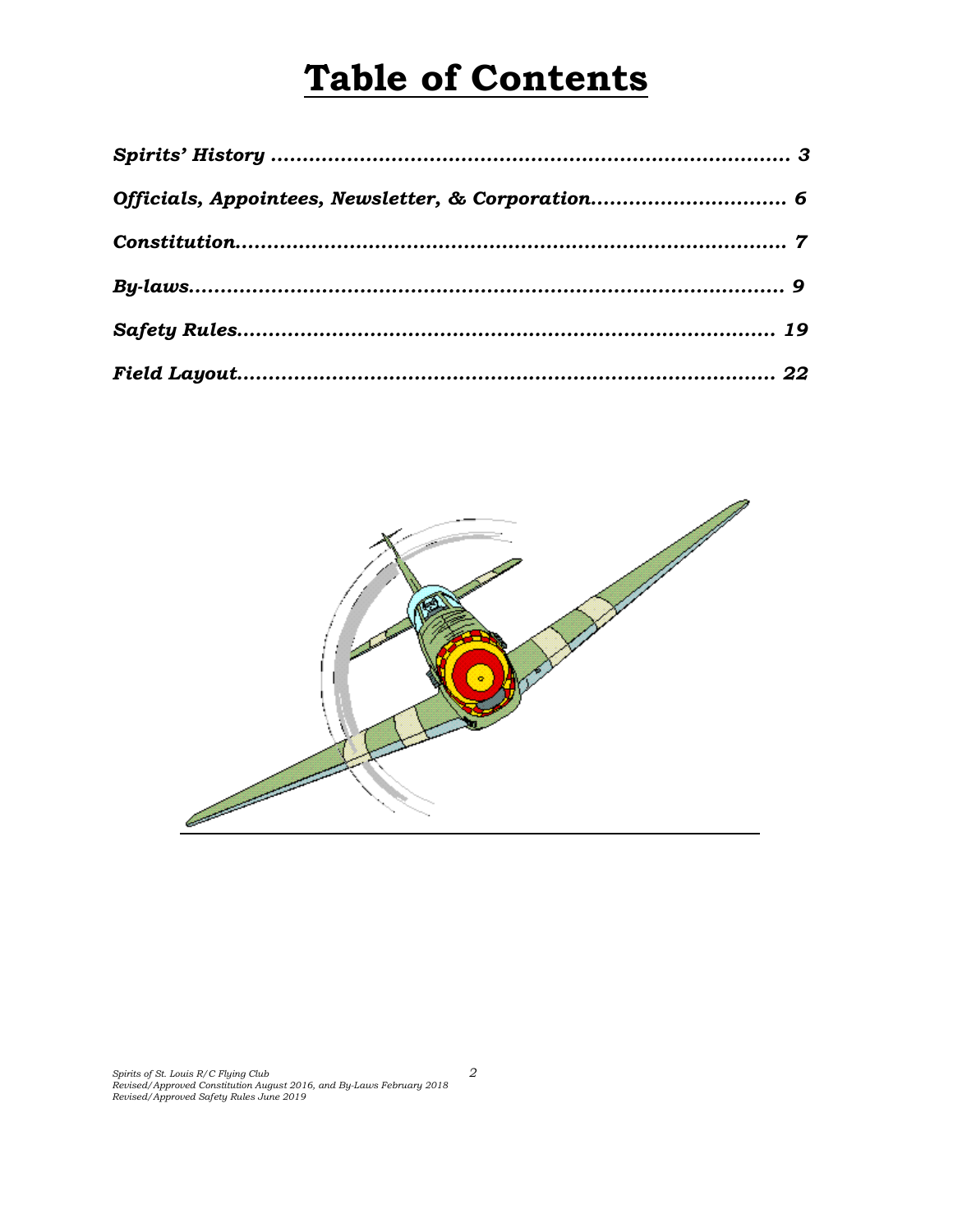#### *Spirits' History*

Although the Club became an Academy of Model Aeronautics (AMA) chartered club #396 in 1965, there were a number of Spirits' activities that preceded this. When people with the same interests began to meet regularly and share interests and activities, an organization was born. At first, this group of modelers met with the McDonnell Aircraft Club, which had a field supplied by their employer. These future Spirits' members were allowed to fly with the McDonnell club members with a permit issued by that club. This didn't last long, as McDonnell informed them that their presence might void their insurance.

The Spirits' became a Missouri not-for-profit corporation on Oct. 24, 1968.

While searching for a field of our own, we flew at various other sites. The northern area of St. Louis County had many large fields, such as Keeven Sod Farm and Earth City which were suitable for flying R/C.

Some of our members participated in establishing Buder Park in South St. Louis County near the intersection of I-44 and Hwy 141 in Valley Park as an R/C flying site including paved runways in an X pattern for R/C flying. In fact it had many other capabilities: Control Line Circles; Free Flight; Whippet dog racing, steeplechase, and baseball diamonds at the East end of the park.

#### *AMA Charter and Club Activities*

The Spirits soon decided to become an AMA Chartered Club. We acquired AMA charter #396 and have re-registered every year since with the AMA. As membership grew, we started to hold contests - racing with the little 'Top Dawgs' was one of the most popular. We expanded into pattern contests, scale contests, Quickie 500 pylon racing, Warbirds racing, and other activities that could bring the members together such as Fun Fly's.

It was about this time that the Spirits joined the GSLMA (Greater St. Louis Modeling Association). This organization meets monthly and plans activities that affect the entire area relative to all forms of modeling. Events can be scheduled so that they do not conflict. The Spirits also became a Missouri Not-For-Profit Corporation for the protection this offers, again on Oct. 24, 1968.

Activities soon expanded with Mall Shows, Demonstrations, and Air Shows. An Annual Swap Meet had been developed jointly with the McDonnell Douglas R/C Flying Club, now the Boeing Phantom Flyers RC Club The Swap Meet was held early in the year (March), was very successful, and typically had attendance of over 600 modelers and interested spectators. Groups of Spirits members regularly become involved with various organizations such as the Boy Scouts or Cub Scouts and have presented an educational show, or put on flying demonstrations and other performances for them. Usually, several volunteers always step forward to participate in these types of activities. These events have helped establish the Spirits' reputation for service to the community.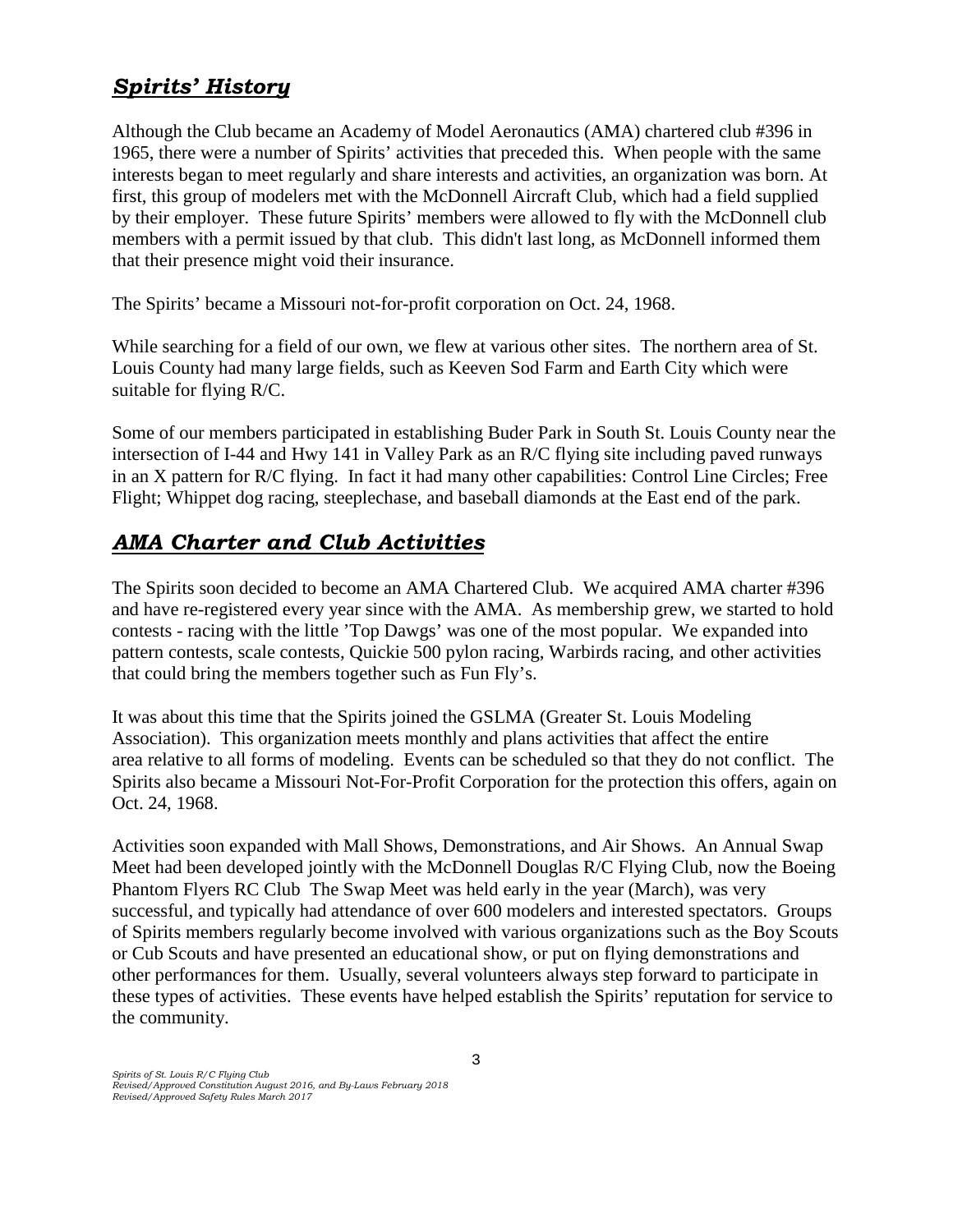The Spirits currently have monthly meetings at the Bridgeton Trails Branch County Library, located at 3455 McKelvey Road just south of St. Charles Rock Road.

#### *Field History*

Before finding a field, the members met at each other's homes and in the summer months at whatever flying site we were allowed to use. Finally, in 1965, one of the members found a site on Creve Coeur Mill Road, adjacent to Creve Coeur Lake, and the rent for the five acres was within the club's means. The site was next to a well-traveled bend in the road and the north end of the field bordered Creve Coeur County Park. Exposure to the public proved very beneficial, as visitors to the park would stop and watch members flying. Many new members were recruited from these interested spectators.

In 1979, the Spirits were informed that the field we occupied was being sold for development as a golf driving range, putt-putt, softball and baseball pitching machines. The Club was given notice to leave. It was two years before the Spirits found another site. During that time we 'borrowed' two fields for our Warbirds Contests. The St. Peters Prop-Nuts and the East Side R/C Club graciously loaned their fields so the Spirits could keep this event going.

In 1980, one of the members learned that a site on Creve Coeur Mill road that had been used as a construction training school by the Associated General Contractors (AGC) of St. Louis was vacant. Friends of friends were contacted and finally permission was given to use the site with conditions. The major requirements were to clean off the brush and debris and keep it mowed. The site consisted of 40 acres of which 20 acres had to be brush-hogged and mowed several times before it began to look like models could take off. The purchase of a tractor with a mower and eventually our own brush hog almost wiped out the treasury, but the Spirits survived. The Club has owned three tractors, one Kubota purchased brand new (which we still own), and several riding and push mowers over the years.

The Club lost this flying site when a Hale Irwin Golf Driving Range was built on the property just north of the site. It is now a lake and part of the nature preservation areas of Creve Coeur Park. Thanks to the dedication of several of our members, another site was quickly developed. The new flying site was located east of Creve Coeur Lake on Morning Glory Drive and looked like an extension of the park that abutted the west end of the field. Spectator benches, a large pavilion, gravel parking lot, fencing, trash barrels, 600' asphalt runway and 50' X 50' asphalt pad for launching pylon racers, sand point water well for watering the grass, and a picnic area added to the park-like atmosphere.

Once again, in 1999, we lost our flying site to the 18-hole expansion of "The Quarry at Crystal Springs" golf course and the addition of a driving range where our runway was previously located. A reward was offered to the member who found a new flying site. Many members searched for months, until one found a site. After months of acquiring permits and approvals, in 2000 we began the development of our current field, located off of Amrein Road and Greens Bottom Road in southern St. Charles County. This approximately twelve-acre flying site is our best yet, with a 600-foot asphalt runway, paved pits and taxiways, protected pilots' box, a 24' X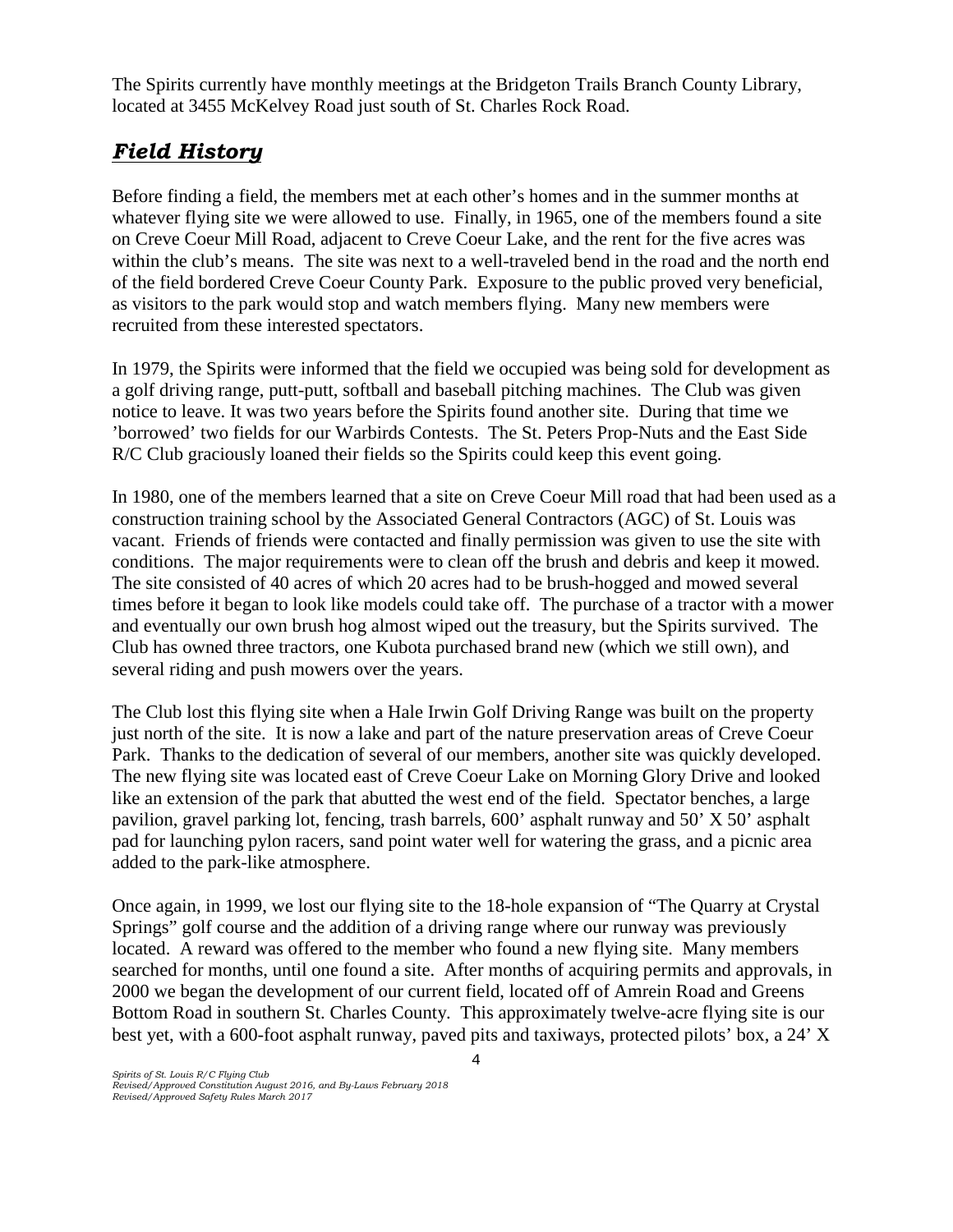36' large pavilion with ceiling fans, spectator benches, electricity along the pit area, and a portable restroom. It has a large gravel parking lot and access road. It also has designated areas for helicopter hovering practice, engine break-in and a Control Line area.

#### *Current Flying Activities*

The Spirits have never had a closed contest. Contests/events are open to all current AMA members. Lots of contest/event activity takes place. On a yearly basis, the Spirits host a number of contests/events, including Fun Flies and racing events. Our annual Open House has always been a success. In 2002, the Spirits put on a very successful Air Show for a retired Ozark airline employees' reunion at Smartt Field. We have been invited to do it again for upcoming reunions.

The Spirits originated the Warbirds Unlimited contest, a pylon race for W.W. II scale models in 1979. Several other Clubs in the country, with whom the Spirits have shared the original Warbirds rules, have copied and expanded the concept. The event now enjoys wide-spread popularity.

Our Club offers one of the best Flight Instruction programs in the country. Qualified Flight Instructors are available almost every day of the week. Additional information can be obtained by contacting our Chief Flight Instructor above. You can also contact an instructor by visiting our web site. Occasionally, we publish the list of instructors in the club newsletter. Aircraft are given a complete safety check along with construction tips for improving the aircraft. When the student completes the training, he/she receives a solo certificate. Many former students are now instructors in this program.

The Spirits flying field is usually in continuous use because the membership is so varied. Saturdays and Sundays bring out the weekend flyers, all day long. Throughout the week there are a variety of flyers - shift workers, retirees, and students. When the weather is acceptable, there is someone flying most weekday mornings, late afternoons, and into the evening. Since the field runs east/west, and pilots face almost north (off by 18 degrees) the sun is not an issue, except for an hour or so in the evening.

#### *Other Facts*

The Club still boasts many of its original members. Many of our members have more than 30+ year's tenure. Some members compete internationally in the modeling world.

In 1989, the Club was asked to co-host the Scale Masters Finals with another Club, the McDonnell-Douglas RC Club. Members of both Clubs formed a steering committee and planning was done to make this one of the best events held in the country. The committee gained permission to use nearby Arrowhead Airport as the contest site. Both Clubs cooperated to get the field mowed and cleaned up - a big job. 178 members from both Clubs were actively involved in working to make it a success.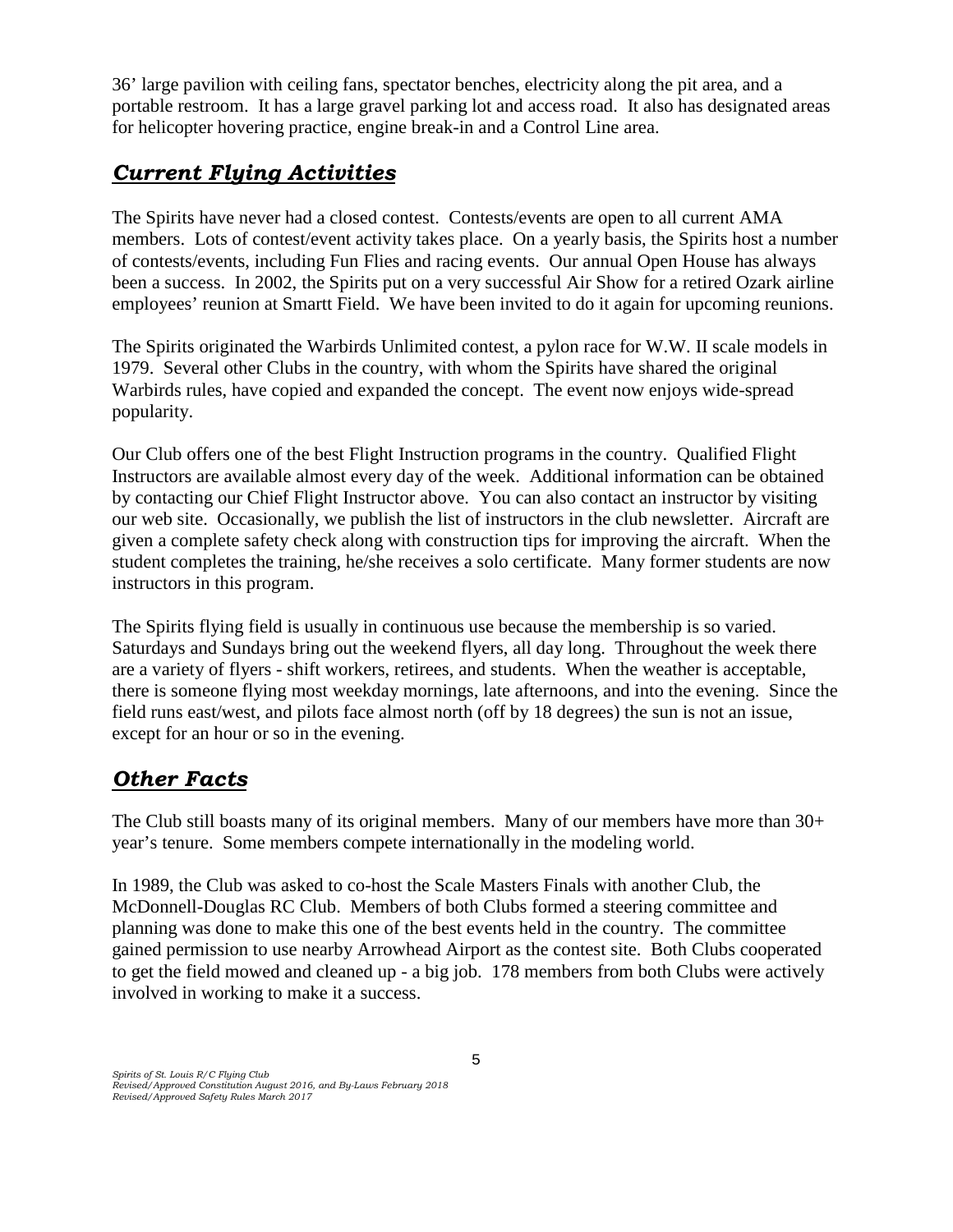## *Officials, Appointees, Newsletter & Web-site, & Corporation*

#### **Elected Officials**

| President                      |  |
|--------------------------------|--|
| Vice President                 |  |
| Secretary                      |  |
| <b>Treasurer</b>               |  |
| <b>Appointed Officials</b>     |  |
| <b>Safety Chairman</b>         |  |
| Field Committee Chairman       |  |
| <b>Volunteer Positions</b>     |  |
|                                |  |
| Membership Chairman            |  |
| Newsletter Editor              |  |
| <b>Additional Board Member</b> |  |
|                                |  |

#### **Newsletter & Web-site**

Web-Site Web-Master

The Spirits publish a monthly on-line newsletter called "FLIGHT LINES". Every issue is loaded with current and upcoming event information, keeping our members apprised of today's fast paced R/C world. Everyone is encouraged to contribute by submitting articles and photographs on events, products, or other items of interest. Our classified FOR SALE section is available to sell your used or unwanted equipment

> The Spirits have a very informative website. The address is: http://spiritsofstl.com

#### **Corporation**

Spirits of St. Louis R/C Flying Club, Inc 14243 Kinderhook Dr. Chesterfield, MO. 63017 314-469-3209 *(Mr. Wayne Nenninger)* Corporate Agent

An Official Chapter of the Academy of Model Aeronautics Charter Number: 396, since 1965

*Spirits of St. Louis R/C Flying Club Revised/Approved Constitution August 2016, and By-Laws February 2018 Revised/Approved Safety Rules March 2017*

6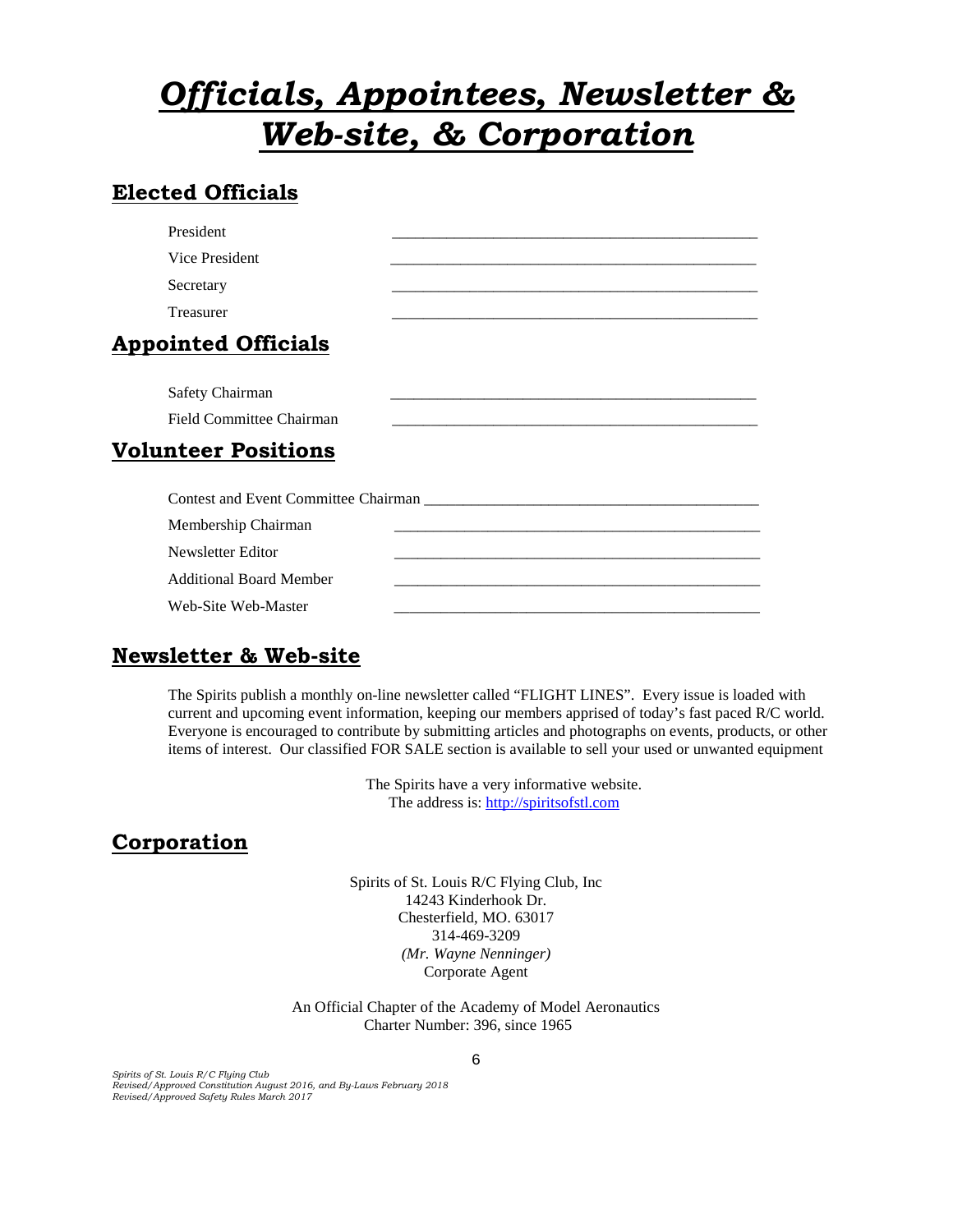## **CONSTITUTION**

#### **Article 1 Name**

**Section 1** The name of the Club shall be "SPIRITS OF ST. LOUIS R/C FLYING CLUB". The abbreviation shall be "SPIRITS". The SPIRITS' is a non-profit corporation organized under the Missouri Non-Profit Corporation Act.

#### **Article 2 Purpose**

**Section 1** This Club has been formed to promote radio controlled (R/C) model airplane flying for the enjoyment and recreation of its members. Monies received will be used to maintain a flying site and/or to promote Club activities.

#### **Article 3 General**

- **Section 1** The Club shall aid, insofar as possible, the National Program of the Academy of Model Aeronautics (AMA) and other AMA activities, looking toward the continual advancement of model aviation in all its phases in the United States.
- **Section 2** All special or local enterprises of the SPIRITS' shall conform to the policies of the AMA and to the regulations of that organization governing modeling activities. A copy of the AMA Safety Code can be found at <https://www.modelaircraft.org/files/105.PDF>
- **Section 3** All radio control equipment owned by individual members shall conform to appropriate provisions covering operation and ownership of said units as prescribed by the Federal Communications Commission.

#### **Article 4 Eligibility**

**Section 1** All members will abide by the rules and policies of the SPIRITS Club and the AMA*.* As a member of the AMA, the following applies:

> **Safety Code Compliance, Waiver, and Release of Liability Statement**  "I agree to comply with the AMA Safety Code for all applicable model operations. I understand that my failure to comply with the Safety Code will void any liability coverage for any damages or injuries so caused. I further understand that written notice must be provided within sixty days of the occurrence of any violation of the flight and ground safety rules set forth in Article 16 and/or in any incident giving rise to a claim for damages or injuries. I am aware that modeling may present hazards to participants and spectators. I exempt, waive, and release the AMA from all current or future liability for personal injury, property damage, or wrongful death. This waiver shall be in force at all times when I am a member of the Spirits of St. Louis R/C Flying Club, and of the AMA, and the waiver does not require my re-signature when I renew my membership in either organization".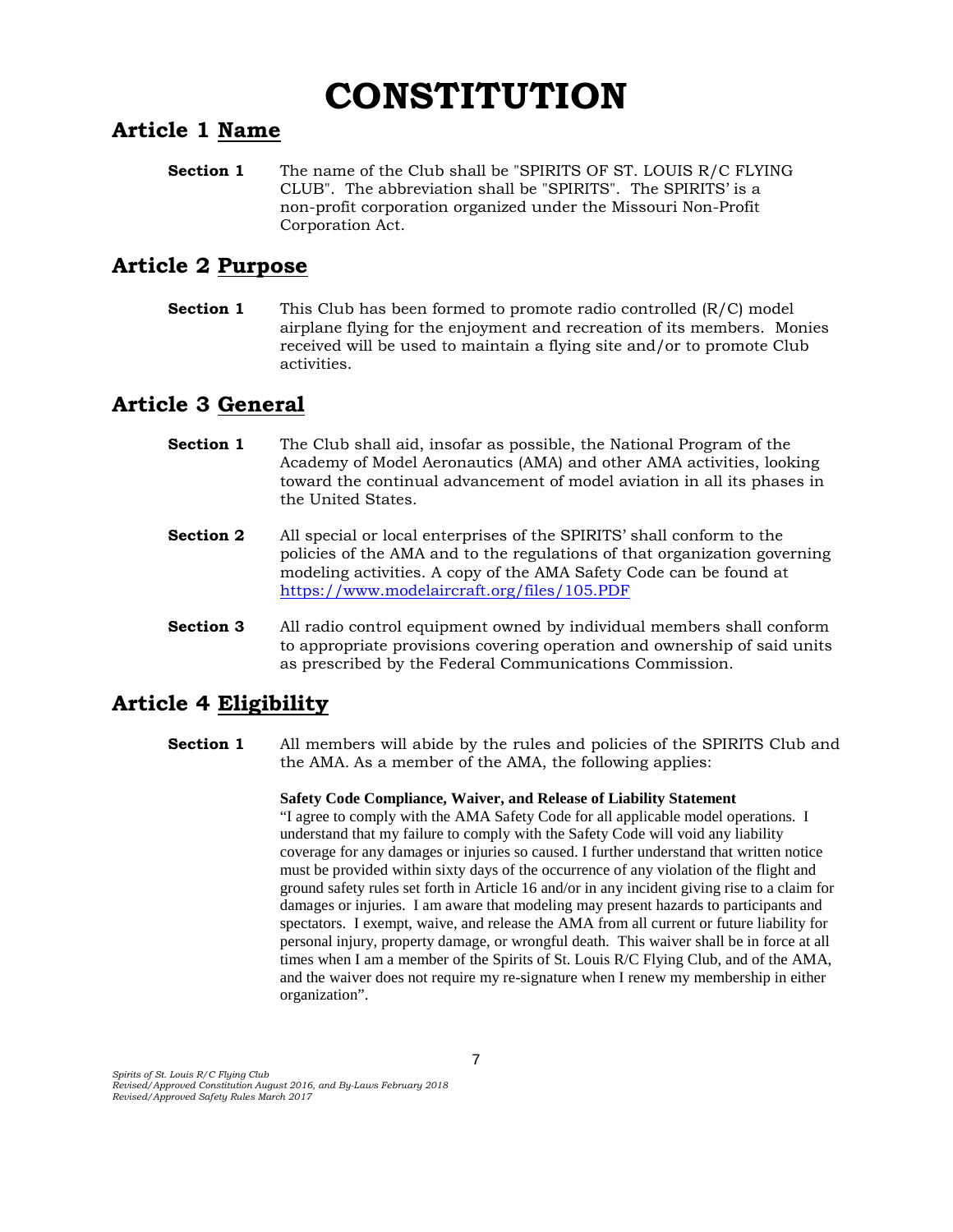- **Section 2** All members agree not to sue the Spirits of St. Louis R/C Flying Club organization, its Board of Directors, individual officers, or individual members.
- **Section 3** All members agree to hold harmless and indemnify the Spirits of St. Louis R/C Flying Club organization, its Board of Directors, including individual officers or individual members.

#### **Article 5 Board of Directors**

**Section 1** Except as otherwise provided by law, the Board of Directors shall consist of the following:

- President
- Vice President
- **Secretary**
- Treasurer
- Field Committee Chairman
- Safety Committee Chairman
- Contest and Event Committee Chairman
- Membership Chairman
- Newsletter Editor
- Web-Site Web-Master
- And one (1) additional full member who may volunteer to serve on the Board provided he/she is approved by a simple majority vote (if a vote is requested) of the general membership present at the regular meeting in the month of November.
- The outgoing president will automatically serve as a board member the following year, to provide guidance and continuity to the next administration.

NOTE: Each board member will have only one vote regardless of the number of board positions held.

#### **Article 6 Officers**

**Section 1** The elected officers of the SPIRITS' shall be a President, Vice President, Secretary, and a Treasurer.

#### **Article 7 Agent**

**Section 1** The agent of the Corporation shall be appointed by the President and shall establish a permanent address for the Corporation.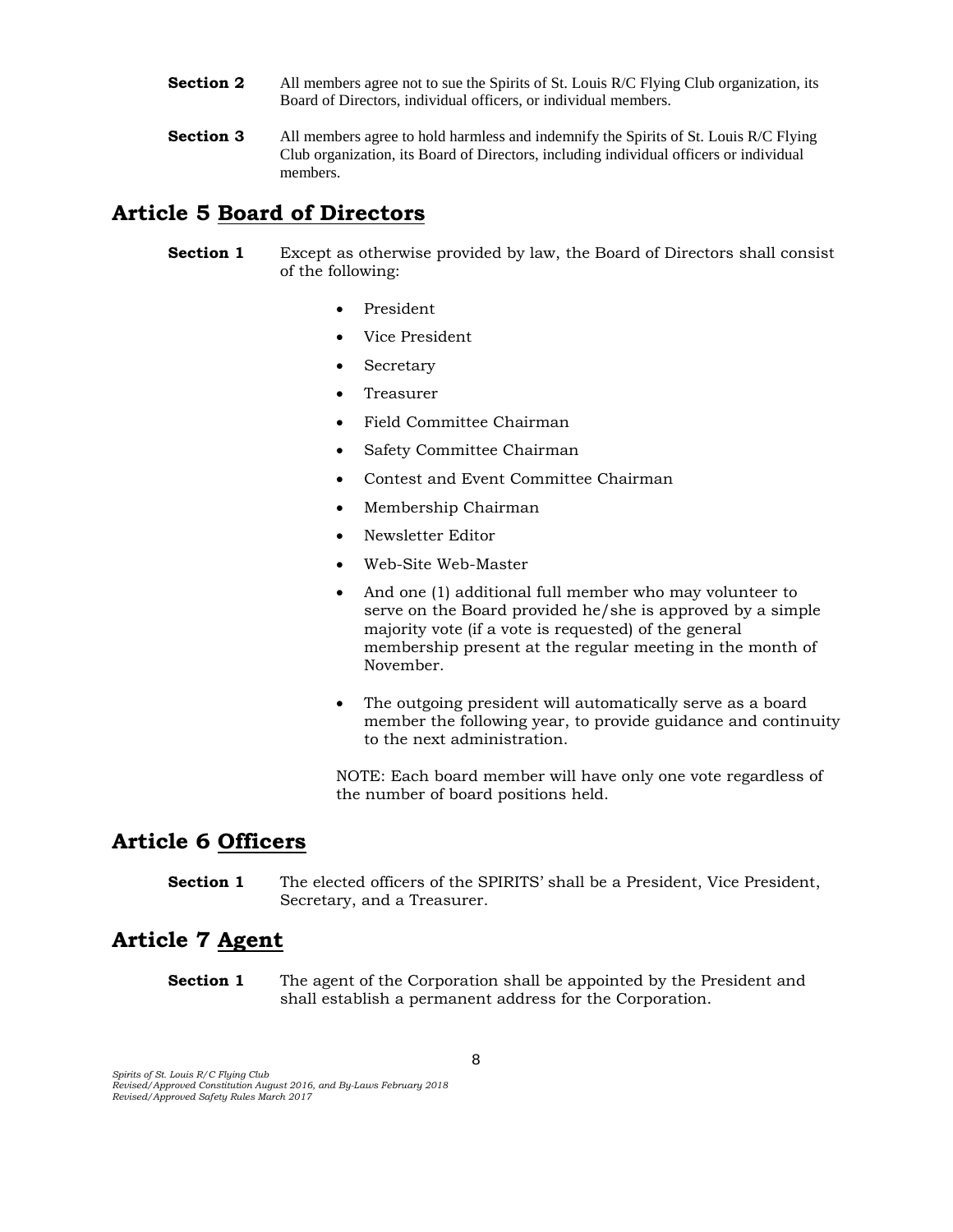## **BY-LAWS**

#### **Article 1 Duties**

- **Section 1** Board of Directors: The Board of Directors shall provide guidance and management of the affairs of the SPIRITS' and shall have the authority to recommend and administer club policies.(Policy refers to the process of making important organizational decisions, including the identification of different alternatives such as programs or spending priorities, and choosing among them on the basis of the impact they will have.) Board decisions may be made by a two-thirds (2/3) majority vote of the Board of Directors. During the course of a Board of Directors meeting voting may be in person, phone-in, or e-mail. Board decisions shall be consistent with the stated purposes and objectives of the AMA as set forth in its By-Laws and, where those By-Laws are not specific, vested in the sound discretion of the Board of Directors. Board meetings are open to any member that wants to attend. Member may provide input to the Board. Minutes of each Board meeting will be documented, and made available to the members if requested. All decisions of the Board shall be approved by a simple majority vote of the general membership at a regular club meeting in accordance with Article 6, Meetings & Voting, Section 3. The Board of Directors understands that total transparency is a requirement, and it is the members who make the final decisions.
- **Section 2** President: The President shall preside at all meetings of the club and shall act as spokesperson in all matters pertaining to it.
- **Section 3** Vice-President: The Vice-President shall act for the President when he/she is unable to serve, and is to maintain an accurate record (including place of storage) of all club assets.
- **Section 4** Secretary: The Secretary of the club shall record minutes of regular club meetings, Board of Directors meetings, Special Meetings, and handle all correspondence pertaining to club activities.
- **Section 5** Treasurer: The Treasurer shall collect all moneys due and shall keep a record of moneys disbursed by the club. The Treasurer shall also maintain a running or continuous "budget tracker" or ledger showing every month's transactions for the fiscal year (November to October) that is to be provided at each regular club meeting for all the members to view.

NOTE: Any expenditure beyond the approved budgets established at the beginning of the fiscal year for doing normal business are to be approved by the members by a simple majority vote at a regular club meeting, in accordance Article 6, Meetings & Voting, Section 3. Estimates for expenditures beyond the budgets established at the beginning of the fiscal year are to be provided for membership review. (Currently normal business includes the following budgeted items; Presidents emergency fund, field lease, field maintenance, field improvements, field mowing, insurance, club business, bank charges, property taxes, newsletter, membership, postage, website, sanction fees, AMA, prizes or awards, porta-potty, flight instructor program, electricity, charity or donations, miscellaneous expenses, and club events.)

- **Section 6** Field Committee Chairman: The Field Committee Chairman shall ensure that the field and equipment are properly maintained, and recommend improvements or changes.
- **Section 7** Safety Committee Chairman: The Safety Committee Chairman shall be responsible for chairing the safety committee, and ensuring existing safety rules are enforced. This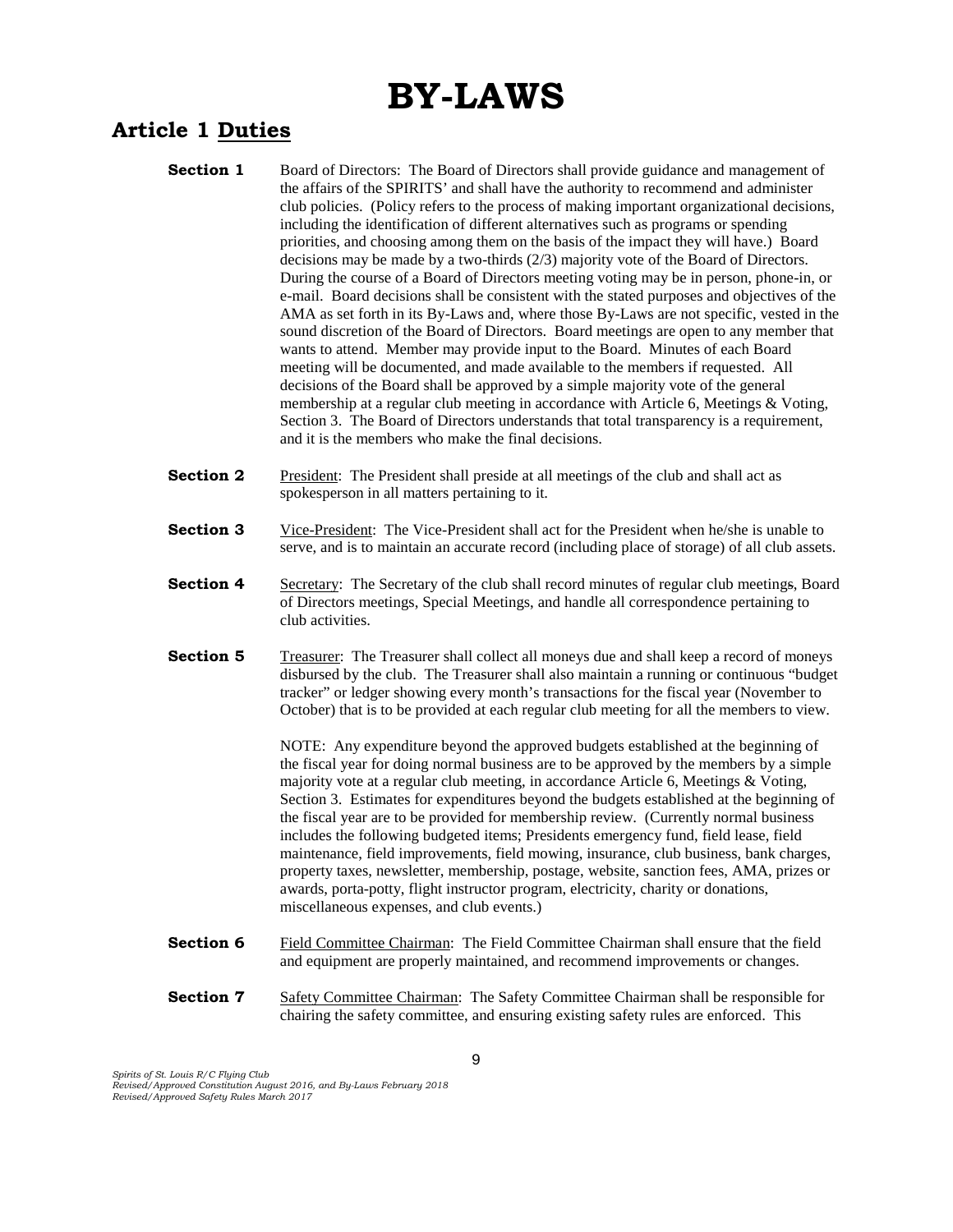includes processing the grievance forms, and following the existing grievance procedure documented in the By-Laws.

- **Section 8** Contest and Event Committee Chairman: The Contest and Event Committee Chairman shall be responsible for setting up a meeting, for coordinating and establishing, in conjunction with all the club's Contest and Event Directors, a schedule for the next contest and event season. The schedule will be proposed by the Contest and Event Directors, and approved by the members at the earliest possible meeting. The Contest and Event Committee Chairman is responsible for coordinating with other clubs in the area to preclude conflicts in contest/event scheduling. Weather rescheduling of any contest or event is at the discretion of the Contest or Event Director. Club will provide AMA sanctioning fee for all contests or events conducted by AMA licensed Contest Directors.
- **Section 9** Membership Chairman: The Membership Chairman shall be responsible for collecting all membership dues, verifying applicant has provided required proof of AMA membership, and maintain the official club roster (in accordance with Article 7, Section 6).
- **Section 10** Newsletter Editor: The Newsletter Editor shall be responsible for coordination, and publication of the Spirits' monthly newsletter "Flight Lines". Each new issue of the newsletter, in electronic form, shall be supplied to the web-master for inclusion on the Spirits' web site where it is accessible to the membership, and the public. It is recommended that an associate editor will act as assistant editor and will review the newsletter for accuracy, grammar, spelling and content before being published to the website. A monthly newsletter will be published on the web-site no later than one week before the next regular club meeting.
- **Section 11** Web-Site Web-Master: The Web-Site Web-Master shall be responsible for maintaining the Spirits' official web-site, and its entire contents. It is recommended that an associate web-master with edit capability of the web-site, act as assistant editor to review accuracy, grammar, spelling and content before changes are published to the web-site. Photographs may be promptly posted without review. Care must be taken to assure caption accuracy.
- **Section 12** Meeting Activity Coordinator: The Meeting Activity Coordinator shall be responsible for coordinating model-related activities immediately following the business portion of the meeting. If possible an e-mail, or notice in the club newsletter, will be sent alerting the members what topic will be presented at the next regular club meeting.

#### **Article 2 Audits**

**Section 1** The President or his appointee will make a periodic audit of the Treasurer's books. An audit may be requested by any club member.

#### **Article 3 Terms of Office**

**Section 1** All elected officers of the SPIRITS' shall serve for one (1) year from date of election. Officers are to be elected by a simple majority of votes cast by the members at the regular club meeting in the month of October. E-mail ballots will be made available to all members immediately after the September monthly meeting. Those ballots, returned by e-mail before the October meeting, will be counted as if those persons were present at the meeting. Votes are cast according to Article 6, Meetings and Voting, Section 3. New

*Spirits of St. Louis R/C Flying Club Revised/Approved Constitution August 2016, and By-Laws February 2018 Revised/Approved Safety Rules March 2017*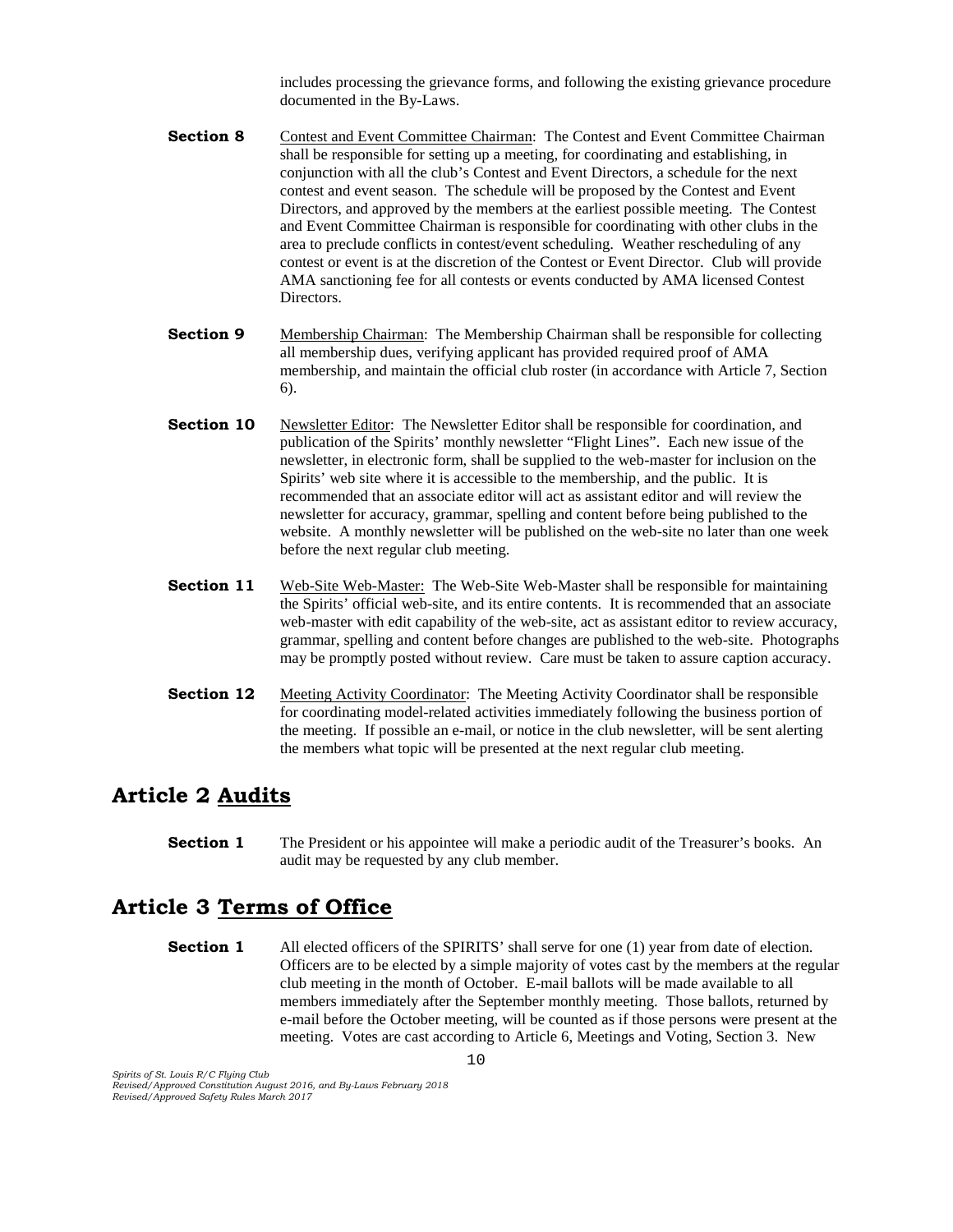officers will take office immediately after the adjournment of the October meeting. Personnel will be appointed by the elected officers and confirmed (if a vote is requested) by a simple majority of votes cast by those members present during the November monthly club meeting: i.e. Newsletter Editor, Web-Site Web-Master, Meeting Activity Coordinator, and Committee Chairmen. One (1) additional full member may volunteer to serve on the Board provided he or she is approved by a simple majority vote (if a vote is requested) of the general membership present at a regular club meeting.

- **Section 2** Nomination of club officers shall be made at the general membership meeting in September. Nominations for office may be made by any active club member holding voting rights, either in person or by submitting a proxy nomination via e-mail to a current Board member. All known nominations for each office will be published in the newsletter at least one week prior to the October election.
- **Section 3** Secret ballots are required for elections, for removal of a club officer, a member of the Board of Directors, and for suspension or termination of a member from the club unless waived by a simple majority of votes cast by the members at a regular club meeting.

#### **Article 4 Vacancies**

**Section 1** In the event of the resignation, suspension, termination, or death of an elected officer, another officer (preferred), or Board member, may be appointed by the remaining Board members to fill the position in an acting capacity until a permanent replacement is appointed. A permanent replacement in any office shall be filled by appointment, in a timely manner, by the remaining officers, or remaining Board members. Such appointee will serve until the end of the term for which their predecessor was elected, or appointed. Appointees must be approved (if a vote is requested) by the general membership at a regular club meeting.

#### **Article 5 Committees**

**Section 1** The committees of the club (Safety and Field) shall be appointed by the President and may be approved by a simple majority vote of the members present at a meeting (if a vote is requested), to serve throughout the term of the tenure of the officers. Standing Committees are the Safety Committee and the Field Committee. By definition the Committees ideally will consist of more than just the Committee Chairperson. All other club positions to include Contest and Event Committee Chairman, Membership Chairman, Newsletter Editor, Web-Site Web-Master, Meeting Activity Coordinator, and one (1) additional full member serving on the Board are voluntary positions.

#### **Article 6 Meetings and Voting**

- **Section 1** Regular club meetings shall be held at a time and place designated by the club Board of Directors, published in the club newsletter, and on the web-site. President's Notes, Secretary's minutes of the regular club meeting, and any articles, are to be provided to the Newsletter Editor no later than 5 days following the meeting.
- **Section 2** Board of Directors may call Special Meetings for all members with no less than five days prior written notice (for those members without an e-mail address), and an e-mail notice of a Special Meeting. The purpose of the Special Meeting shall be stated in the written and e-mail notice. Minutes of the Special Meeting will be recorded by the Secretary.

*Spirits of St. Louis R/C Flying Club Revised/Approved Constitution August 2016, and By-Laws February 2018 Revised/Approved Safety Rules March 2017*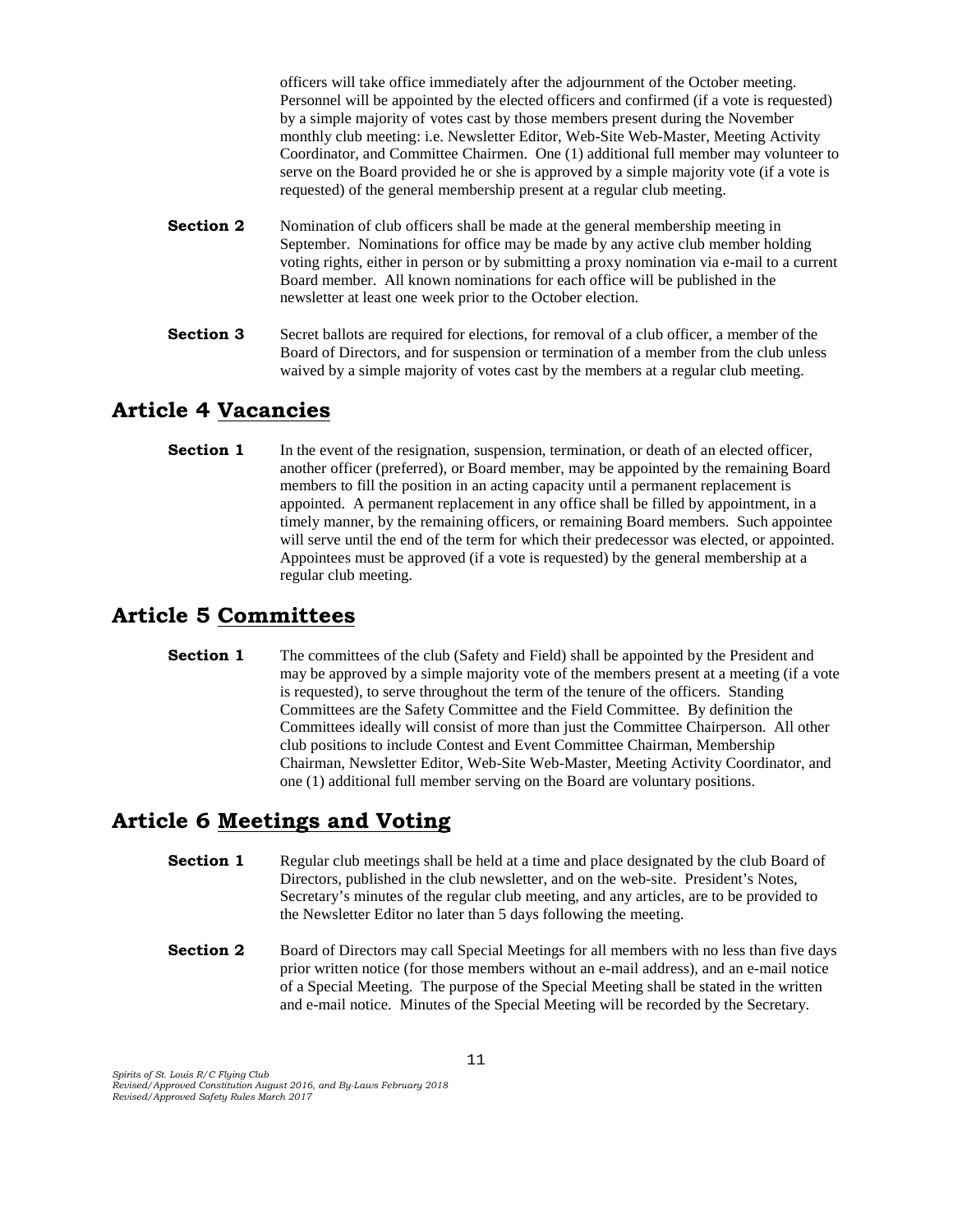**Section 3** At any regular club meeting a simple majority shall be over 50% of the members votes cast at the meeting unless required otherwise, e.g. Article 7, Section 2, and 4, Article 9, Section 4, Article 10, Section 1, Article 13, Section 1, and Article 16, II, D, 3 and to include any mail-in or e-mail votes.

> Amendments to the Constitution, By Laws, and Safety Rules require a 2/3 majority of the votes cast by the members voting. Voting may be done at the regular club meeting or by e-mail no later than the day before the meeting. E-mail ballots will be made available to all members with e-mail addresses on the current club membership roster. E-mail ballots will include the voting judges' return e-mail addresses. Submitted e-mail ballots must include the voter's name. Ballots without names will not be counted. If requested all ballots will be available for review for a period of two months.

#### **Section 4 E-mail Voting**

E-mail voting only applies to changes to the Constitution, By-Laws, Dues Changes, Election of Officers, Expenditures beyond the Approved Budgets, Special Assessments, Types of Membership and Limits, or Dissolution of the Club

#### **E-mail Voting Process**

- 1. When e-mail voting is required the club secretary will prepare a ballot and email it to all members on the current club membership roster.
- 2. The ballot will have two or more places for the member to vote on the proposed ballot subject. The ballot will also have a place for the member to type in their name which is the same as "signing" when using e-mail over the Internet. Ballot will not count if not signed.
- 3. When the member receives the e-mail they simply "Reply" to the club secretary.
- 4. Member places an X in the appropriate place(s), or adds a write-in name vote if applicable, types in their name in the space provided, and then hits "Send". Each family member has one vote and is indicated by placing an X in their choice. Example: A family of three could place 3 X's for one choice like Yes  $\overline{XXX}$ , or Yes  $\overline{X}$  and No  $\overline{XX}$ , or any combination that equals 3 votes.
- 5. E-mail votes must be returned to the club secretary no later than the day before the next club meeting.
- 6. The secretary will tally the votes and bring the results to the next meeting so they can be added to votes made at the meeting by members who did not vote by e-mail.

A sample of how a voting e-mail may look, as received from the club secretary, is shown below.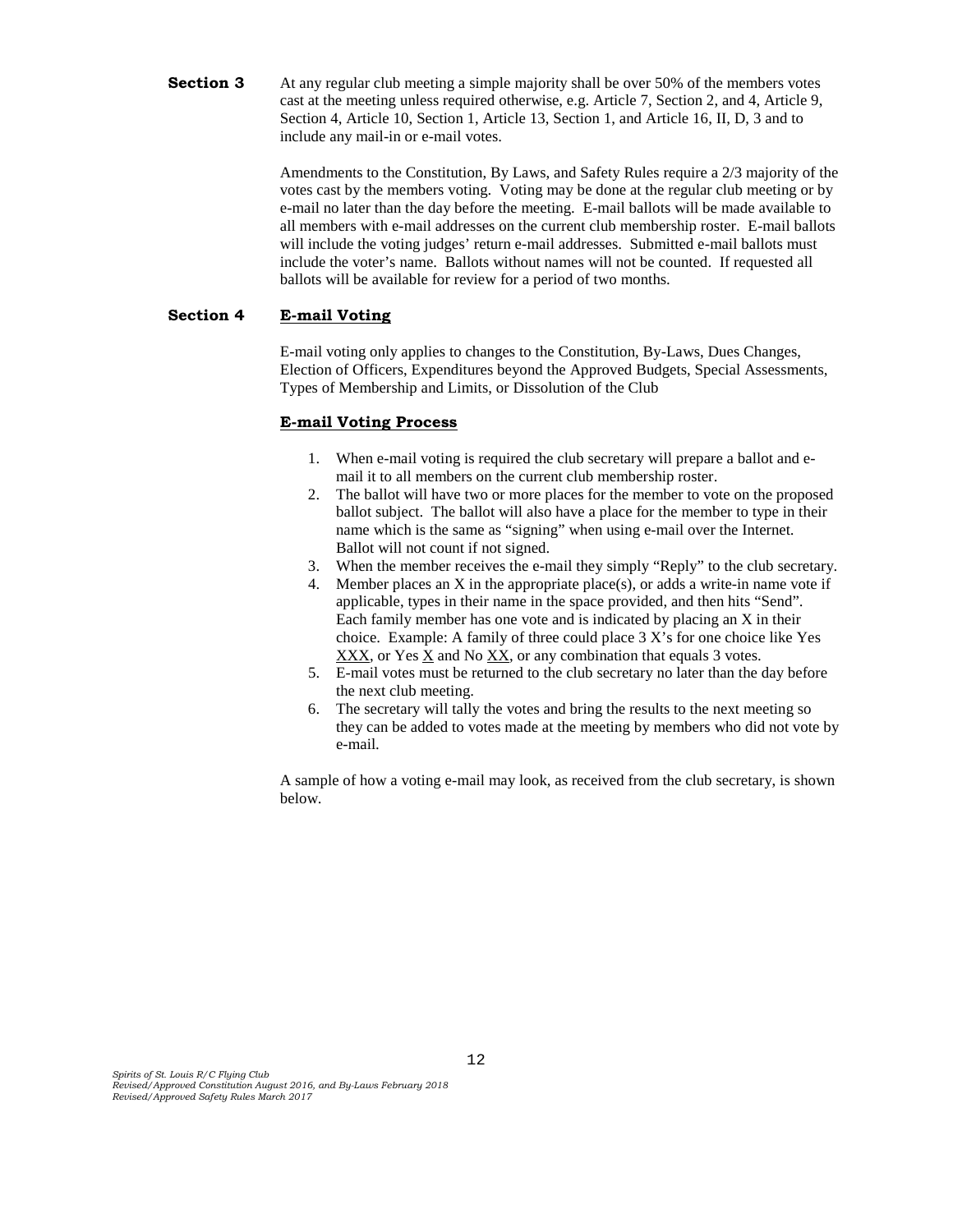| ß.<br>日の<br>15<br>$\rightarrow$<br>١÷                                                                                                                                              | Voting Subject for example: "Club Officers Ballot" - Message (HTML)                                                                                                                                                                           | п |
|------------------------------------------------------------------------------------------------------------------------------------------------------------------------------------|-----------------------------------------------------------------------------------------------------------------------------------------------------------------------------------------------------------------------------------------------|---|
| File<br>Message<br>Format Text<br>Options<br>Insert<br>Review                                                                                                                      |                                                                                                                                                                                                                                               |   |
| & Cut<br>Calibri (Bod) * 11 * A A   三 * 三 *   學<br>ਿ Copy<br>B I U <sup>by</sup> · A · F 三<br>Paste<br>Format Painter<br><b>Basic Text</b><br>$\overline{\mathbf{u}}$<br>Clipboard | Follow Up *<br>881<br>High Importance<br>- 住住<br>Address Check<br>Attach<br>Attach Signature<br>Zoom<br><b>I</b> Low Importance<br>Book Names<br>Item -<br>File<br>Include<br>Names<br>Tags<br>$\overline{\mathcal{M}}$<br>Zoom<br><b>Fai</b> |   |
| All Club Members with an e-mail address from the official Club Membership Roster<br>To                                                                                             |                                                                                                                                                                                                                                               |   |
| $\overline{a} =$<br>$C_{\text{C}}$                                                                                                                                                 |                                                                                                                                                                                                                                               |   |
| Send<br>Voting Subject for example: "Club Officers Ballot"<br>Subject:                                                                                                             |                                                                                                                                                                                                                                               |   |
|                                                                                                                                                                                    |                                                                                                                                                                                                                                               |   |
|                                                                                                                                                                                    |                                                                                                                                                                                                                                               |   |
|                                                                                                                                                                                    | Fellow memberplease hit "Reply" and then place an X or X's in the appropriate place, or type in a write-in name, type in your name in the                                                                                                     |   |
| signature area, then hit "Send"                                                                                                                                                    |                                                                                                                                                                                                                                               |   |
| Candidate #1 Candidate #2                                                                                                                                                          | <b>Write-In</b> and the second second second second second second second second second second second second second second second second second second second second second second second second second second second second second            |   |
| President<br>Vice President Candidate #1 Candidate #2                                                                                                                              | <b>Write-In Example 19</b>                                                                                                                                                                                                                    |   |
| Candidate #1 Candidate #2<br>Secretary                                                                                                                                             | <b>Write-In</b> and the second second second second second second second second second second second second second second second second second second second second second second second second second second second second second            |   |
| Candidate #1 Candidate #2<br><b>Treasurer</b>                                                                                                                                      | <b>Write-In and Service Service Service Service</b>                                                                                                                                                                                           |   |
| Signature Signature Signature Signature Signature Signature Signature Signature Signature Signature Signature S                                                                    | B (Ctrl) ▼                                                                                                                                                                                                                                    |   |

**Section 5** Any member of the club may initiate a formal request for action by the Board of Directors by submitting a written proposal to the President of the Board. The proposal shall include a written description of the nature, type, and extent of the Board action recommended. The President of the Board shall forward copies of the proposal to all other members of the Board of Directors for their consideration. Either the President of the Board, or any other Board member, will have the matter placed upon the working agenda of the next regular club meeting.

#### **Article 7 Dues and Membership**

- **Section 1** The club membership dues are for one year, January 1 to December 31. The annual dues to be paid to the club shall be determined by the Board of Directors. Approval of dues changes are required by the general membership. If a change to the dues is requested by the Board of Directors the recommended amount and reason for the change in dues will be documented in the club newsletter, e-mailed, or mailed to all members. Approval of dues change is required by the general membership. Votes are cast according to Article 6, Meetings and Voting, Section 3. Dues are not refundable, except under extraordinary circumstances, which will be determined by the Board of Directors, and approved by the general membership at a regular club meeting.
- **Section 2** No special assessment shall be levied upon the club membership, unless it is approved by a vote of two-thirds (2/3) majority of the votes cast and the members have been given five (5) days prior notice along with an explanation of the assessment. Votes are cast according to Article 6, Meetings and Voting, Section 3.
- **Section 3** A member shall not be considered active and have no flying or voting rights if his or her dues have not been paid for the following year by December 31. Any member who allows their membership to lapse beyond December 31 shall be considered in arrears after the adjournment of the March meeting and will be subject to an "In Arrears Fee" as noted on the Membership Application.

*Spirits of St. Louis R/C Flying Club Revised/Approved Constitution August 2016, and By-Laws February 2018 Revised/Approved Safety Rules March 2017*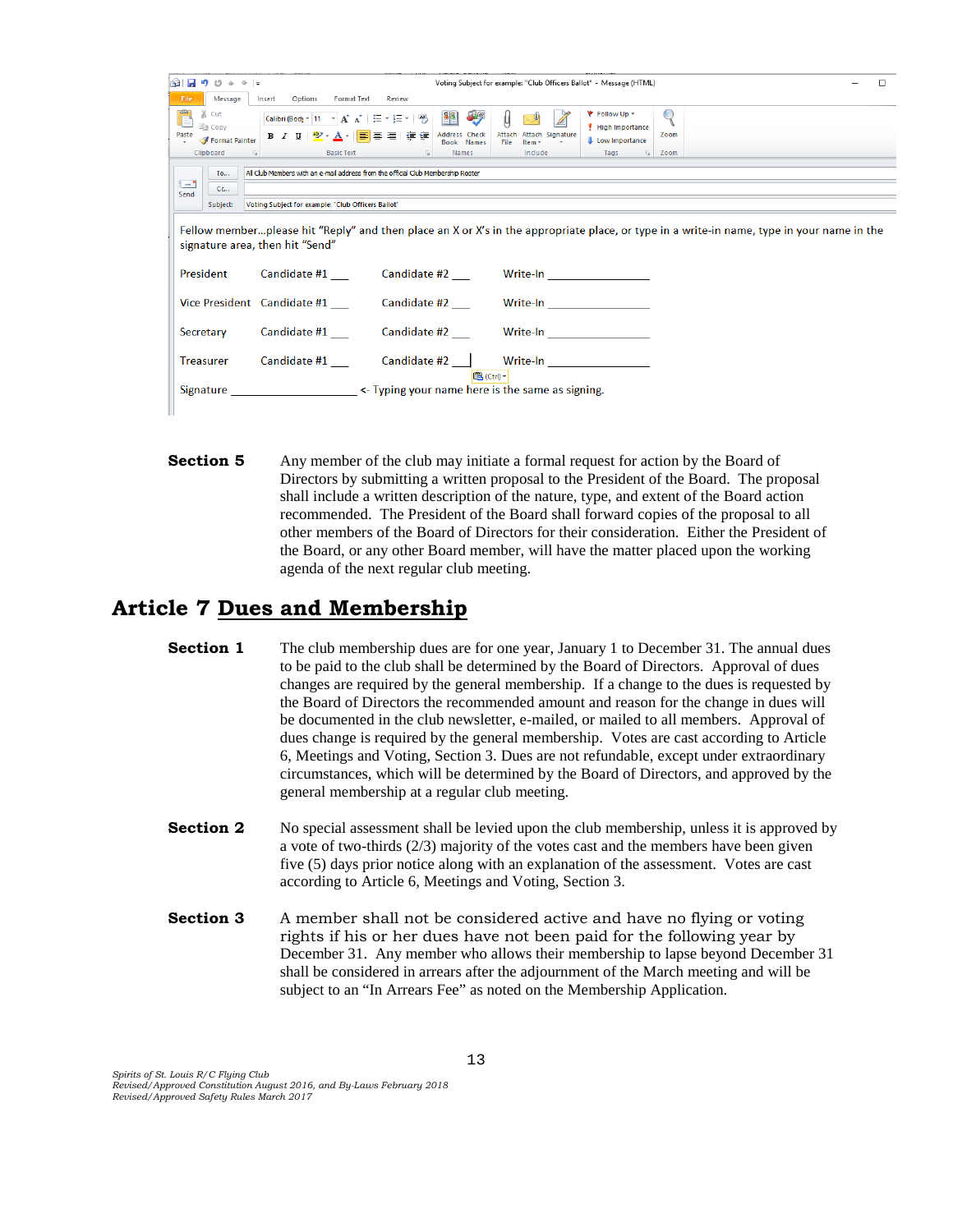- **Section 4** Types of membership and limits on the total number of members shall be determined by the Club officers and approved by a vote of two-thirds  $(2/3)$  majority of the votes cast by the members. Votes are cast according to Article 6, Meetings and Voting, Section 3.
- **Section 5** Membership dues are in accordance with the rate structure documented on the Membership Application for the Spirits of St. Louis R/C Flying Club.
- **Section 6** The club's Membership Roster with all current contact information, to include membership, name, address, city, state, AMA number, e-mail address, and telephone number, is to be made available to any member who requests a printed copy and may not be used for any purpose whatsoever other than to conduct club business.

#### **Article 8 Member Standing**

- **Section 1** All persons shall be eligible for membership in the SPIRITS', and shall agree to abide by its Constitution, By-Laws, Safety Rules, and those of the AMA.
- **Section 2** The membership shall be divided into the following categories:

New Member: Anyone who was not a club member the previous year. This definition does not apply to a previously contiguous member who has been reinstated after disciplinary action, or suspension, as opposed to a previous member re-joining after several years of being a non-member.

Full Member: Is nineteen (19) years old or older and have full privileges and voting rights. Dues: Full Member rate plus AMA Membership.

Youth Member: Is younger than nineteen (19) years old, has full privileges and voting rights. Dues: Youth Member rate plus AMA Membership.

Family Membership: Includes all flying members of the immediate family (Spouse and Children). They have full privileges and voting rights. Dues: One (1) Full Membership plus One (1) Youth Membership, plus AMA membership for each flying member. Youth members must have AMA membership to vote. Children are included until their 19th birthday and from their 19th birthday until their 25th birthday, provided they remain continuously dependent upon their parents for their principal support, and live at the same address.

Associate Member: A Non-Flyer, who is interested in the activities of the club, and has voting rights. Dues: Associate Member rate. Associate Members (Non-Flying) do not require AMA membership.

Probationary Member: A new member within the first calendar year of membership. This member is not eligible for elected office; however, they may serve the Club in an appointed position. Member has full voting rights at club meetings.

- **Section 3** Flying members will be required to hold and maintain a license issued by the AMA. All first-time flying members' applicants, as well as present flying members seeking membership renewal, must show proof of current membership in the AMA.
- **Section 4** Before joining the club, new applicant(s) shall be introduced in person, or by their sponsor. The membership, by a majority vote of the members present at a meeting, shall approve any applicant for membership. The new applicant will be on probation for one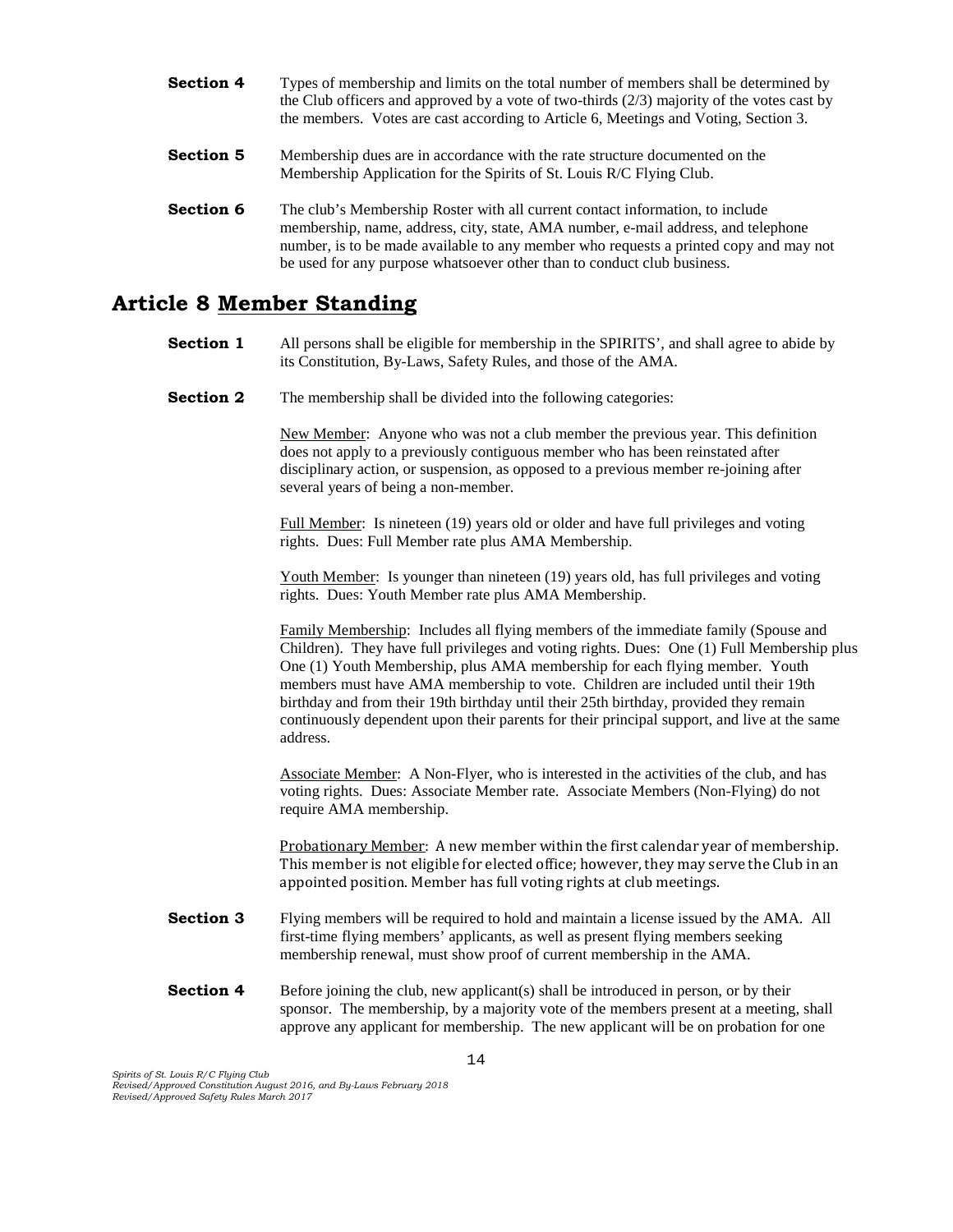(1) calendar year subsequent to the approval of his or her application for membership. After this probationary period has ended, his or her membership application may again become subject to the approval of the club members. Probationary members are ineligible to hold any elected office in the Club.

**Section 5** Any member receiving a Safety Grievance as stated in Article 16, who is involved in non-flying violations, or who has key information of a non-flying violation and withholds it from the Board of Directors, may at the Board of Directors' discretion, be placed on probation for one (1) year regardless of his or her tenure in the club, with approval by the general membership at a regular club meeting.

#### **Article 9 Resignation, Termination, Disciplinary Action, Suspension, and Reinstatement of Membership**

- **Section 1** Any member in good standing may resign his or her membership by giving written notice to the SPIRITS'.
- **Section 2** If any member ceases to be a member of the AMA his or her membership in the SPIRITS' shall thereby be suspended and subject to reinstatement upon restoration of AMA membership.
- **Section 3** This section provides for enforcement of the Safety Rules that are related to flying activities. Any other unacceptable behavior by an individual member or members brought to the attention of the Board of Directors, or as defined by the Board of Directors, becomes the responsibility of the Board of Directors as stated in Article 1, Duties, Section 1 of these By-Laws, and board decisions must be approved by the general membership. Votes are cast according to Article 6, Meetings and Voting, Section 3.
- **Section 4** Any individual may be subject to suspension (To bar for a period of time from a privilege, office, or position, usually as a punishment), or terminated, (Termination is permanent) from membership from the SPIRITS' if recommended to the entire membership by a two-thirds (2/3) majority vote of the Board of Directors. If in the Board of Directors' determination, such individual willfully commits any act or omission which is a violation of any of the terms of these Articles of Incorporation and By-Laws, or the By-Laws of the AMA, AMA Model Aircraft Safety Code, or which is detrimental to the SPIRITS', the AMA, or to model aviation.

1. Actions deemed detrimental to the SPIRITS', the AMA, or to model aviation must be defined in writing, and provided to the individual, stating why the individual is being recommended for suspension, or termination.

2. The accused must be given the opportunity to defend their case and be heard before the membership at a regular club meeting.

3. Basic procedural fairness requires adequate notice of the reasons for suspension, or termination and a reasonable opportunity to respond.

4. The suspension or termination shall be shall be determined by a vote of the members at a regular club meeting.

**Section 5** Any member who resigns, or is suspended from membership, may be reinstated to membership only by a majority vote of the Board of Directors, and approved or disapproved by the general membership at a regular club meeting. A resigned or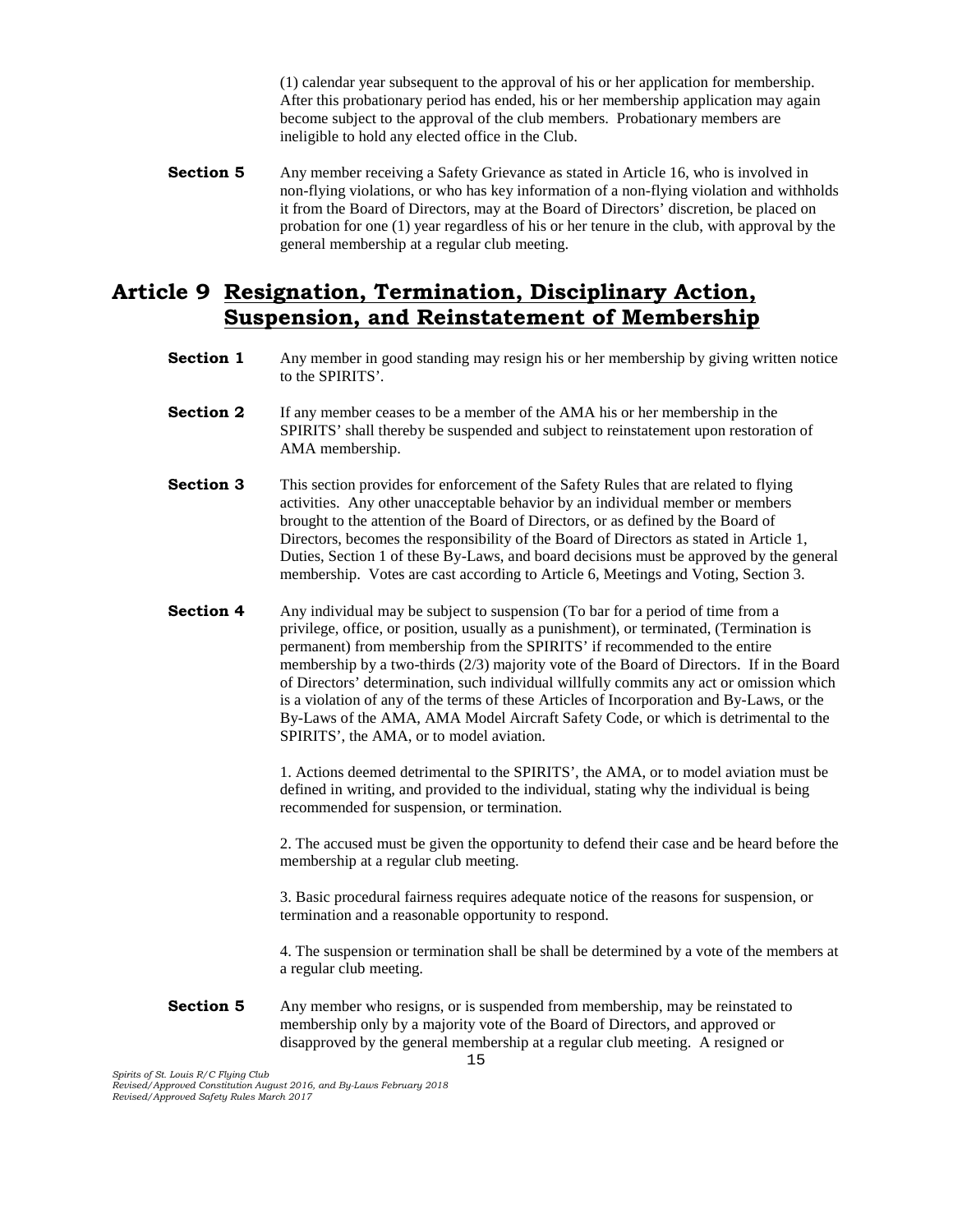suspended contiguous member, upon being reinstated, will be considered rejoining as opposed to being a new member, and not on probation. There will be no other fees imposed. Votes are cast according to Article 6, Meetings and Voting, Section 3.

- **Section 6** The Board of Directors shall have the discretionary authority to provide for and to impose written disciplinary action of a member for such acts or omissions which do not justify suspension or termination from membership and the disciplinary action must be approved by the general membership at a regular club meeting. Votes are cast according to Article 6, Meetings and Voting, Section 3.
- **Section 7** Any member who directs any witnessed retaliatory action against another member will be subject to suspension from the club. This is to include verbal or written threats, intimidation, physical harm, intentional equipment damage or, after review, any other action deemed to be retaliatory by the Board of Directors. Such suspension must be approved by the members at a regular club meeting. Votes are cast according to Article 6, Meetings and Voting, Section 3.

#### **Article 10 Amendments**

**Section 1** Amendments may be recommended by any member. Changes may be made to the Constitution and these By-Laws at any general meeting of the club membership provided the members shall have been notified by mail, e-mail, or posted on the web-site at least five (5) days in advance that the amendments are to be considered. Copies of the proposed amendments shall be posted in the club newsletter, or on the club web-site, as part of the notification. Amendments shall be approved by no less than a two-thirds (2/3) majority vote of the total members who vote. Votes are cast according to Article 6, Meetings and Voting, Section 3.

#### **Article 11 Special Funds**

- **Section 1** The Treasurer of the club is authorized to receive contributions or specially obtained funds from any individual or institution, to be applied to the operating expenses of the club.
- **Section 2** The President will have an emergency fund of up to a maximum of \$500.00 in any one year that doesn't require prior club membership approval for expenditures from the fund. The emergency fund is to be used only for an expenditure that exceeds the budgeted amount for an application that can't wait to the next regular club meeting for membership approval. It is not to be used for random purchases not included in the approved projected budget. Expenditures should benefit the entire club membership
- **Section 3** The Treasurer will keep a running account of emergency fund spending by the President, as a separate line item in the budget tracker or ledger.

#### **Article 12 Duration**

**Section 1** The duration of this club shall be perpetual.

#### **Article 13 Dissolution**

**Section 1** The Corporation may be dissolved with the approval of a two-thirds (2/3)-majority vote of the total membership.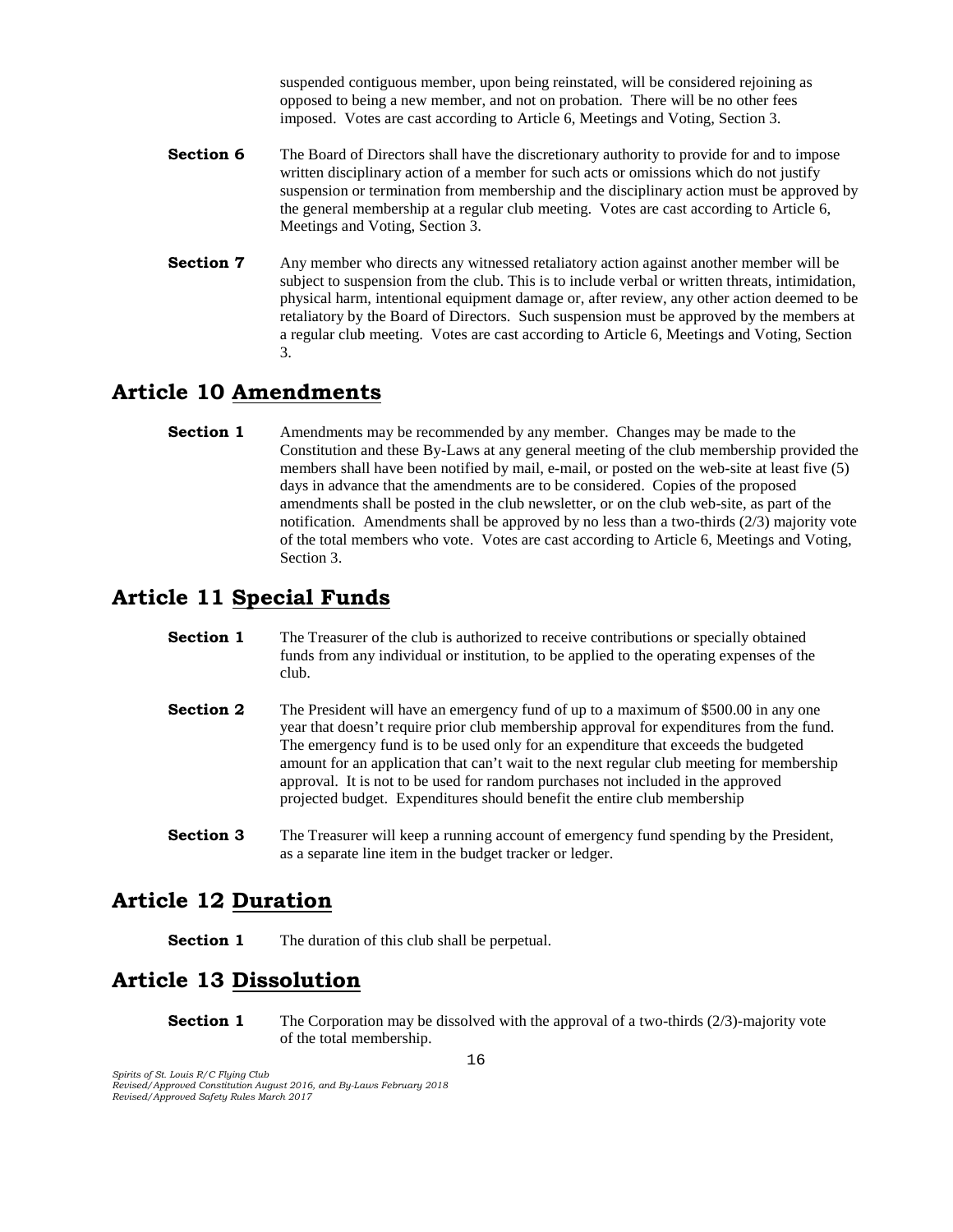### **Article 14 Incorporation**

**Section 1** The incorporation of this membership shall be a minimum of three (3) of the four (4) elected officers.

### **Article 15 Logo**

**Section 1** The official club logo shall be:

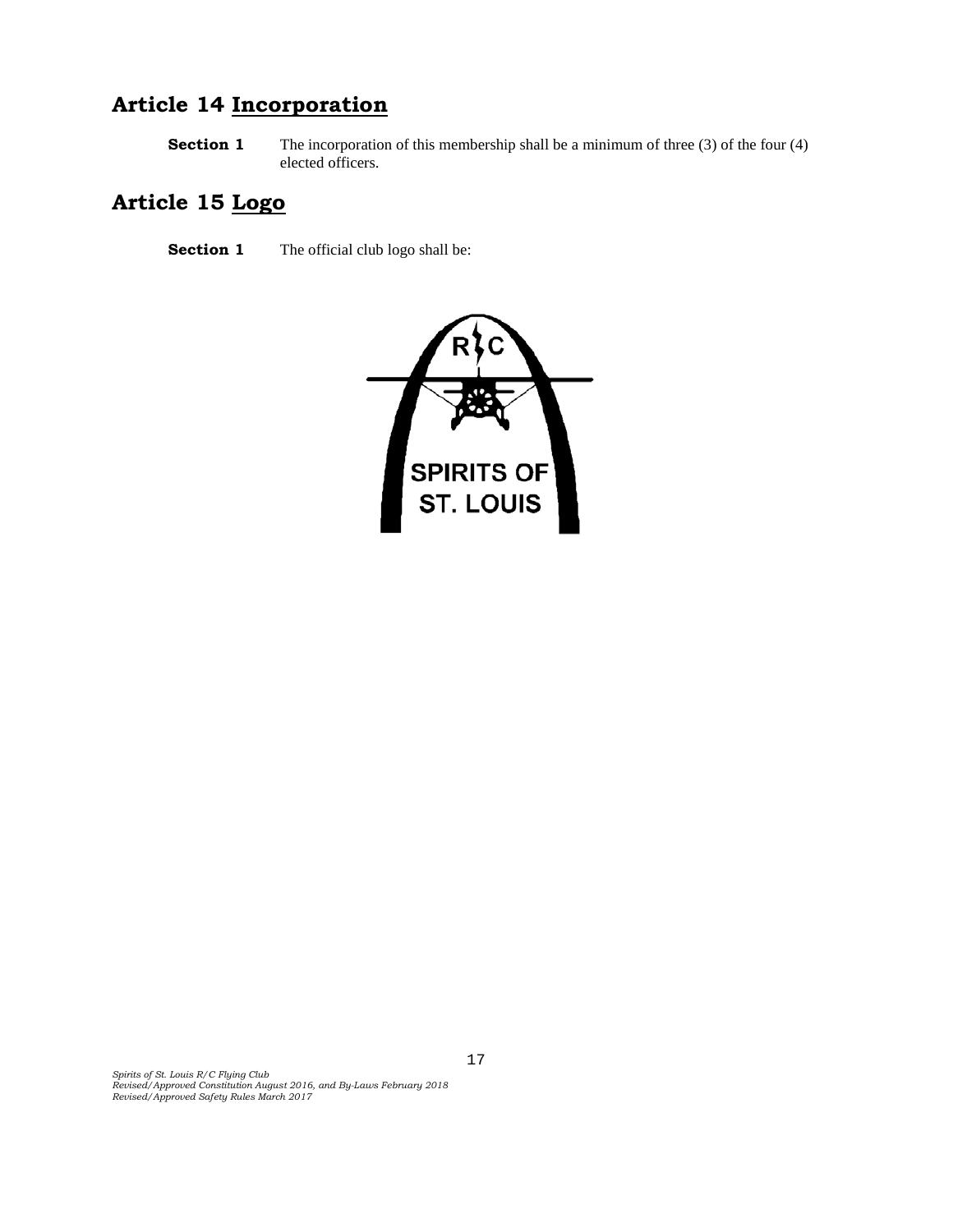#### **Article 16 Grievance Procedure (Flight and Ground Safety Rules)**

#### **I. Purpose**

The grievance procedure provides a mechanism to enforce existing safety rules by providing a progressive disciplinary system when needed. Although most complaints can be resolved informally, if a complaint is serious or cannot be resolved informally, the matter should be referred to the Safety Committee for its consideration by means of a Grievance Form to be filled out and turned into the Safety Committee Chairman. At least one witness is required to sign the Grievance Form.

#### **II. Safety Committee**

The Safety Committee shall use its judgment in carrying out action on the following:

A. A grievance form (below) will be filled out and turned into the Safety Committee Chairman. At least one witness is required.

#### B. FIRST VIOLATION

- 1. Viewpoints of both complainant and accused will be considered.
- 2. *Complainant's name will be disclosed.*
- 3. The accused will be given a verbal reprimand by the safety committee, and this will be recorded in the committee files.

#### C. SECOND VIOLATION

- 1. *Complainant's name will be disclosed.*
- 2. The accused has the right to a written rebuttal, to be reviewed by the committee.
- 3. If the committee so decides, the flying privileges of the accused will be suspended for thirty (30) days. Written notice of this shall be issued and a copy published in the club newsletter "FLIGHT LINES".

#### D. THIRD VIOLATION

- 1. Committee will notify the accused in writing and the club members via the club newsletter "FLIGHT LINES" that the club will vote on the suspension of the accused at the next meeting.
- 2. Said suspension will last for a one-year minimum. (It may be longer if deemed necessary by the Board of Directors, and approved by the general membership at a regular club meeting.
- 3. A member may be suspended from the club only upon a two-thirds (2/3) majority of votes cast by the membership present at a regular club meeting.
- 4. Voting will be by a signed secret ballot at a regular monthly meeting. If a member is suspended they may request voting results.
- 5. The suspended member may reapply for membership after the expiration of the documented suspension time period.

The three actions will not be enforced unless they are accumulated within a two-year period of time.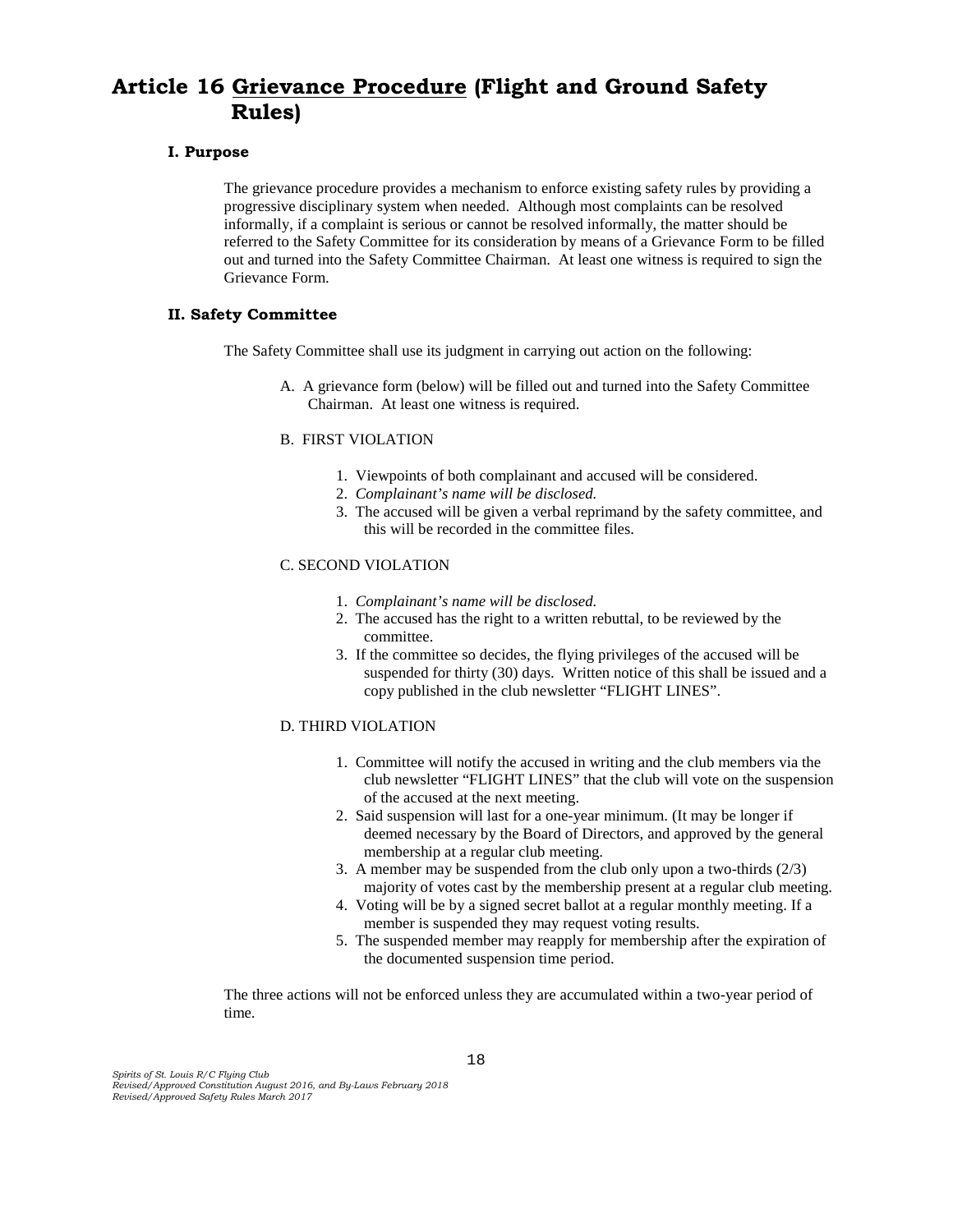Any member receiving a Grievance, who directs any retaliatory action against the person, or persons, filing said Grievance, will be subject to suspension from the club. This is to include verbal or written threats, intimidation, physical harm, intentional equipment damage, or any other action deemed to be retaliatory by the Board of Directors. Suspension must be approved by the members at a regular club meeting.

| SPIRITS OF ST. LOUIS R/C FLYING CLUB GRIEVANCE FORM |                                                    |  |
|-----------------------------------------------------|----------------------------------------------------|--|
|                                                     |                                                    |  |
| <b>Nature of Violation:</b>                         |                                                    |  |
|                                                     |                                                    |  |
|                                                     |                                                    |  |
|                                                     | Add another sheet if additional space is required. |  |
|                                                     |                                                    |  |
|                                                     | <b>Additional Witnesses (if any):</b>              |  |
|                                                     |                                                    |  |
|                                                     |                                                    |  |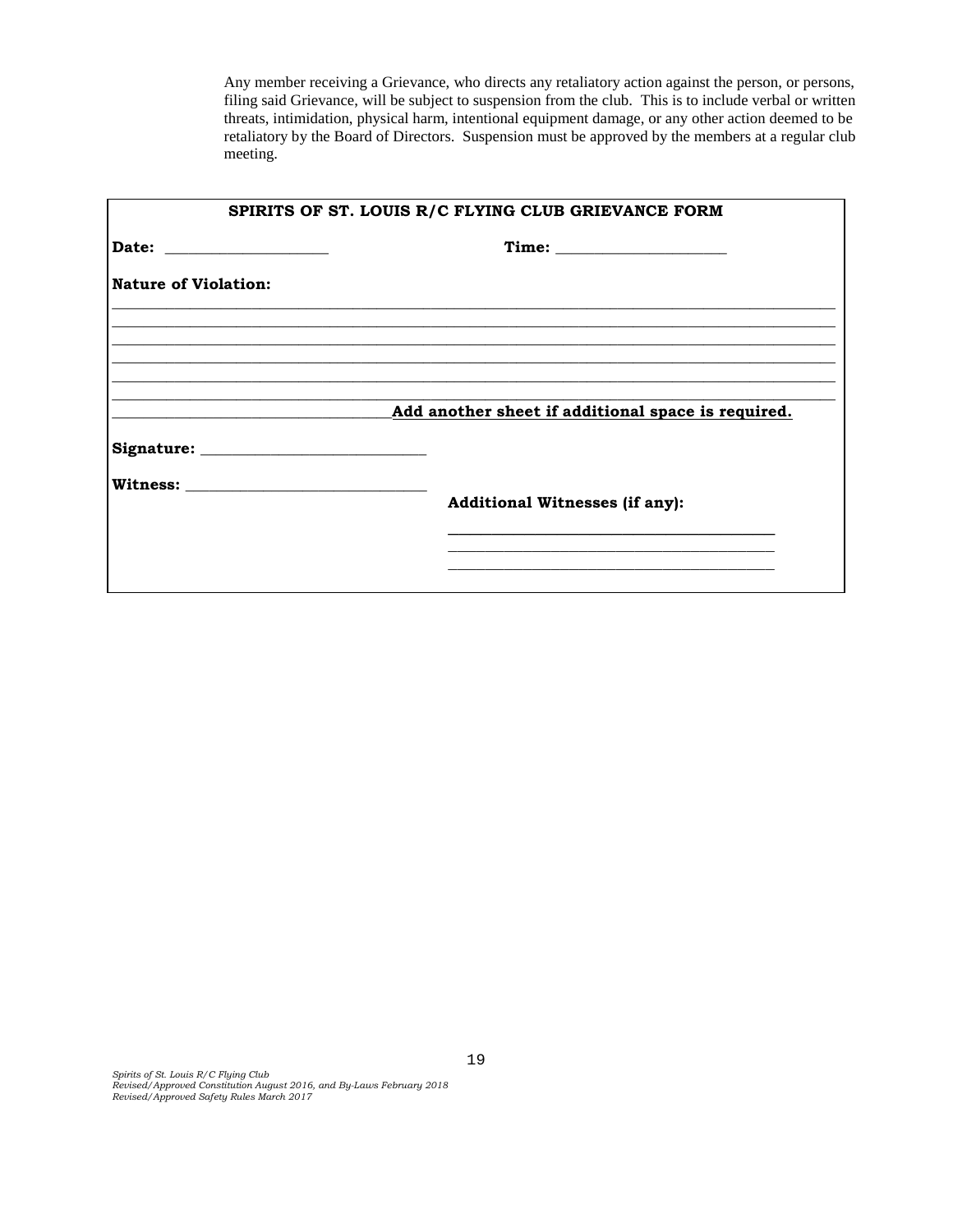## **Safety Rules**

### **Safety First**

These rules are set forth to insure the safety of spectators, modelers and property. In the interest of safety for all, it is suggested that an observer assist you when several aircraft are in the air at one time. Safe flying is no accident and it takes two people, the flyer and the spotter, to fly safely.

All club members shall have the authority to enforce the rules herein. In most cases a simple warning will remedy a situation. However, if a flyer deliberately refuses to comply with a specific safety rule, the club member should file a grievance per the club grievance procedure noted in the club handbook.

Model flying must be in accordance with the AMA Safety Code in the "Academy of Model Aeronautics Membership Manual" (See Safety Code, Insurance), and with these rules in order for AMA Liability Protection to apply.

- 1. A current AMA membership is required of all pilots. A current club membership card is required to fly at the Spirits club field and the card must be posted on the club frequency board at all times the pilot is flying.
- 2. Guest Flying: A total of two (2) visits is the limit for a guest pilot. After the two (2) guest visits, the pilot may either join the Spirits club or they cannot fly at the club field any longer. A Club member must be present when a guest is flying at the Spirits club field. All guest pilots must have a current AMA card and must be in good standing with the Spirits of St. Louis R/C Flying Club.
- 3. Frequency Sharing: All pilots should observe the golden rule; when others are flying on your frequency, one flight and then let someone else fly. (Maximum time limit approximately 20 minutes overall).
- 4. Frequency Identification: For those pilots using 72 MHz transmitters, an "Aircraft Only" red flag must be on your transmitter antenna and be visible at all times. Your club membership card must be posted on the Frequency Control board on your specific channel number prior to turning on your transmitter. Membership cards should be removed from the active channel area when you turn off your transmitter. NEVER remove anyone else's card. Locate the pilot and ask them to remove it.
- 5. Alcoholic beverages are strictly prohibited on any property owned or leased by the Spirits of St. Louis R/C Flying Club.
- 6. A maximum of six (6) aircraft will be permitted in the air at any one time in the Primary Flying Area (see Attachment A).
- 7. All gas and glow engines must have a muffler or an effective silencer.
- 8. No flying of any kind (gas, glow, electric, free-flight, gliders, etc.) or engine operation before 9:00 a.m. or after 30 minutes following sunset.
- 9. During periods of grass mowing, and field maintenance when necessary, the field will be closed for all flying.
- 10. All children must be accompanied by an adult and must remain in the posted guest seating areas unless the child is piloting an aircraft or helicopter.
- 11. All animals must be restrained in the pit areas at all times. Pet owners are responsible for picking up and properly disposing of all pet waste.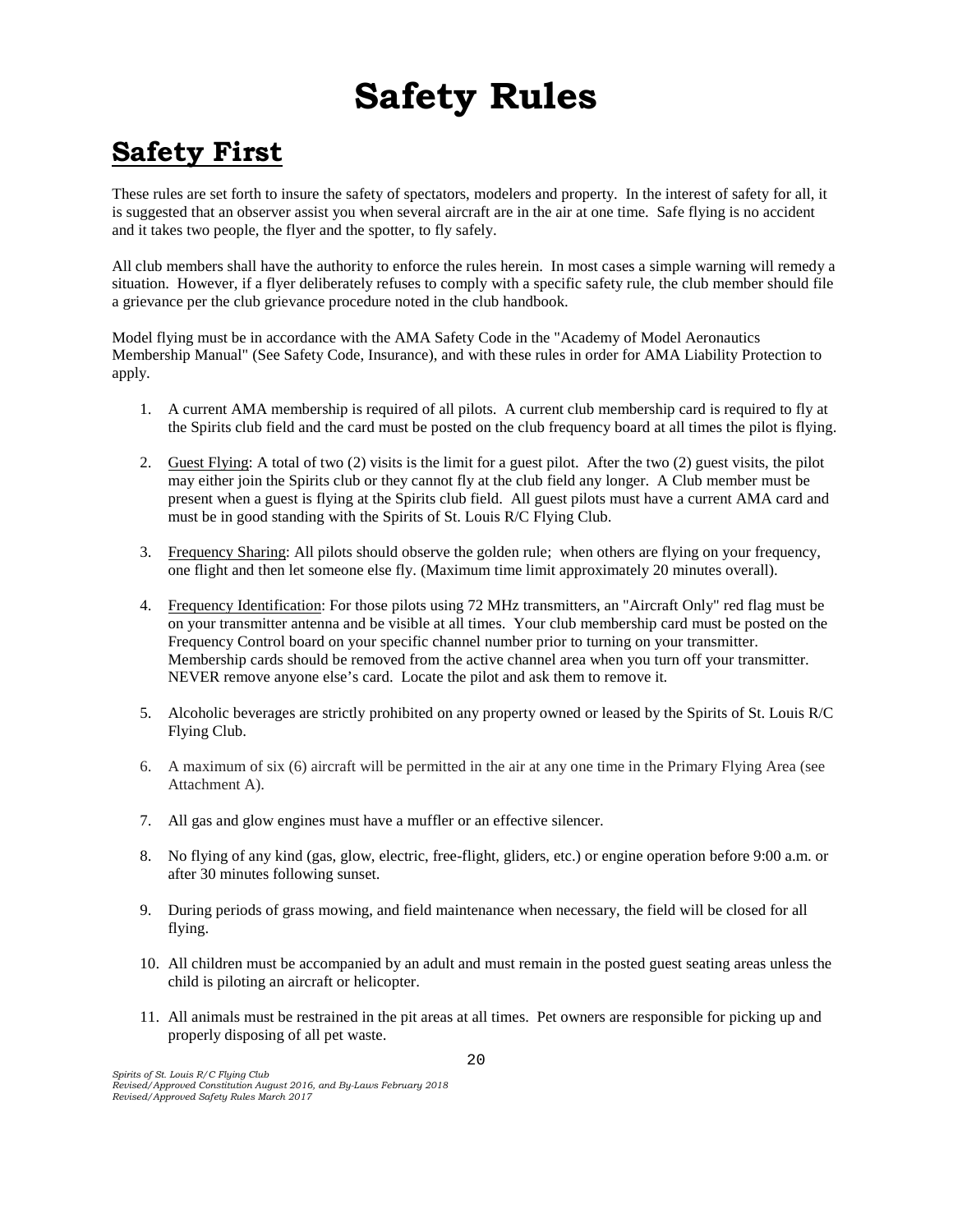- 12. Operators of gasoline-powered aircraft must have a fire extinguisher within 10 feet of the aircraft and in view of all flyers. An ABC type extinguisher is recommended.
- 13. When starting or running an engine or motor, make sure that you and anyone nearby is clear of the prop arc.
- 14. Direct the prop blast away from other aircraft and people.
- 15. Perform your initial turn after take-off away from the pit, spectators, and parking area. Thereafter, do not perform maneuvers, flights of any kind, or landing over the pit, spectators, or parking area. Absolutely no flying is permitted behind the white safety line marker posts as indicated on Attachment A.
- 16. Always stand in the pilot's box/station when flying.
- 17. In the event of a problem or dead stick, announce an emergency and attempt to fly away from the pits and spectators and land immediately. Landing priority must be given immediately by all other pilots.
- 18. Prior to walking out on the runway, give a loud verbal warning of your intention and make sure you are not running out in front of an aircraft in motion. Stay on the runway only as long as necessary and announce verbally when you are clear of the runway.
- 19. Do not start your taxi onto the runway until you have checked to make sure the runway is clear and no one is taking off or making a landing approach. Loudly and clearly announce your intentions of taking off and in which direction you are doing so.
- 20. No flying over Amrein Rd. In the Helicopter Area, all flying will be south of the Primary Flying Area Flight Safety Line and west of the helicopter Flight Safety Line as shown on Attachment A.
- 21. Careless, reckless, and/or dangerous flying, as determined by any two or more club members, shall not be permitted. Please do not hesitate to express your concerns to fellow pilots regarding their flying style if it bothers you or you believe it compromises the safety of other pilots or spectators.
- 22. Absolutely no taxiing of aircraft into or out of the pit area. The pilot or helper must carry or hold onto the aircraft until past the concrete section of the center taxiway when going toward the runway or pit area. This also pertains to large aircraft that are taxiing from the grass that is east of the pit area. Pilots of these aircraft must hold onto the aircraft until past the concrete section of the center taxiway.
- 23. Running engines or motors in the pavilion is strictly prohibited.
- 24. For gas and glow engines, fuel catch tanks are recommended when fueling. If a catch tank is not available, please fuel/defuel over the patio blocks located in the grass. Never fuel/defuel over asphalt.
- 25. Helicopter "hover practice" should be performed in the helicopter flying/hover area located 100' west of the pavilion (See Attachment A). Pilots must stand in the Helicopter Pilot's Station per Attachment A.
- 26. Helicopter flying in the Primary Flying Area is permitted and all safety rules apply. No takeoffs or landings on or from the taxiways are allowed except between the safety fence and edge of runway.
- 27. Hi-Start and winches for glider flying may be set up parallel to the runway or at an angle into the wind so long as the Hi-Start, or winch line, is not across the runway at launch.
- 28. Absolutely no hunting, or exhibiting or discharging of firearms on club property is permitted.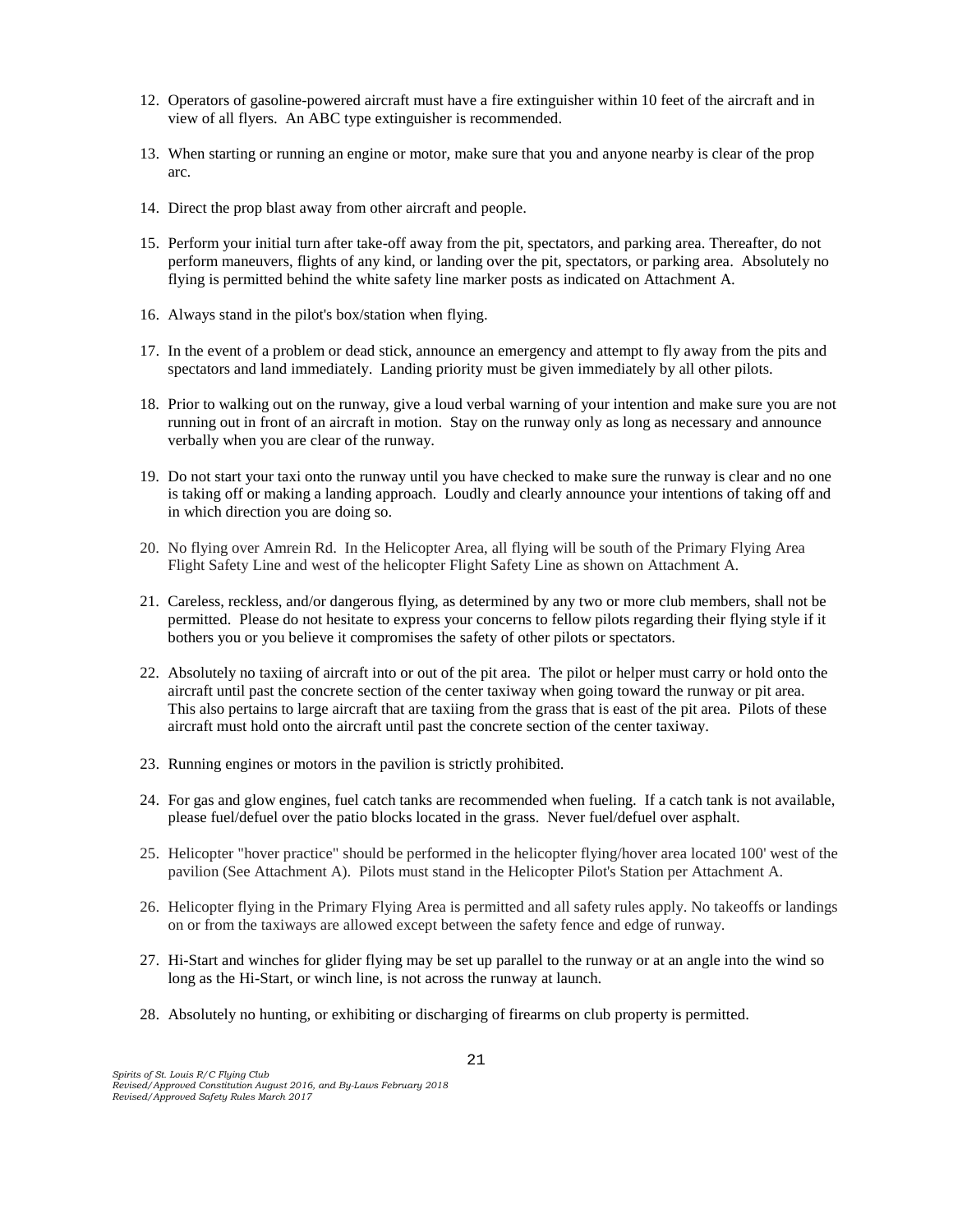- 29. Don't charge batteries anywhere unattended!
- 30. Hand launching of small, electric aircraft is permitted immediately to the right or left (east or west) of the pilot's station but never behind the safety line per Attachment A. When hand launching an aircraft, announce your intention to other pilots in the pilot's station.
- 31. The landing of small, electric aircraft is permitted on the grass to the east of the pilot's station and to the north of the pit area if the pilot deems the landing to be safe and away from all individuals.
- 32. The landing of all sailplanes and gliders will be on the runway or on the grass to the north of the runway.
- 33. The operation of RC cars and trucks is not permitted on the runway, in the pit areas or in the parking lot when pilots are present and flying.
- 34. Pilots of all fixed and rotary wing aircraft utilizing first person view (FPV) must adhere to all AMA guidelines as published on the AMA website under Documents/ Advanced Flight Systems. Please refer specifically to Document #540-E – FPV Club Sport Racing and Document #550 – First Person View (FPV) – Operations.
- 35. Pilots of all fixed and rotary wing aircraft utilizing a failsafe, stabilization, or autopilot systems (which include multi-rotor drones) must adhere to all AMA guidelines as published on the AMA website under Documents/Advanced Flight Systems. Please refer specifically to Document #560 – RC Operation Utilizing Failsafe, Stabilization and Autopilot Systems.